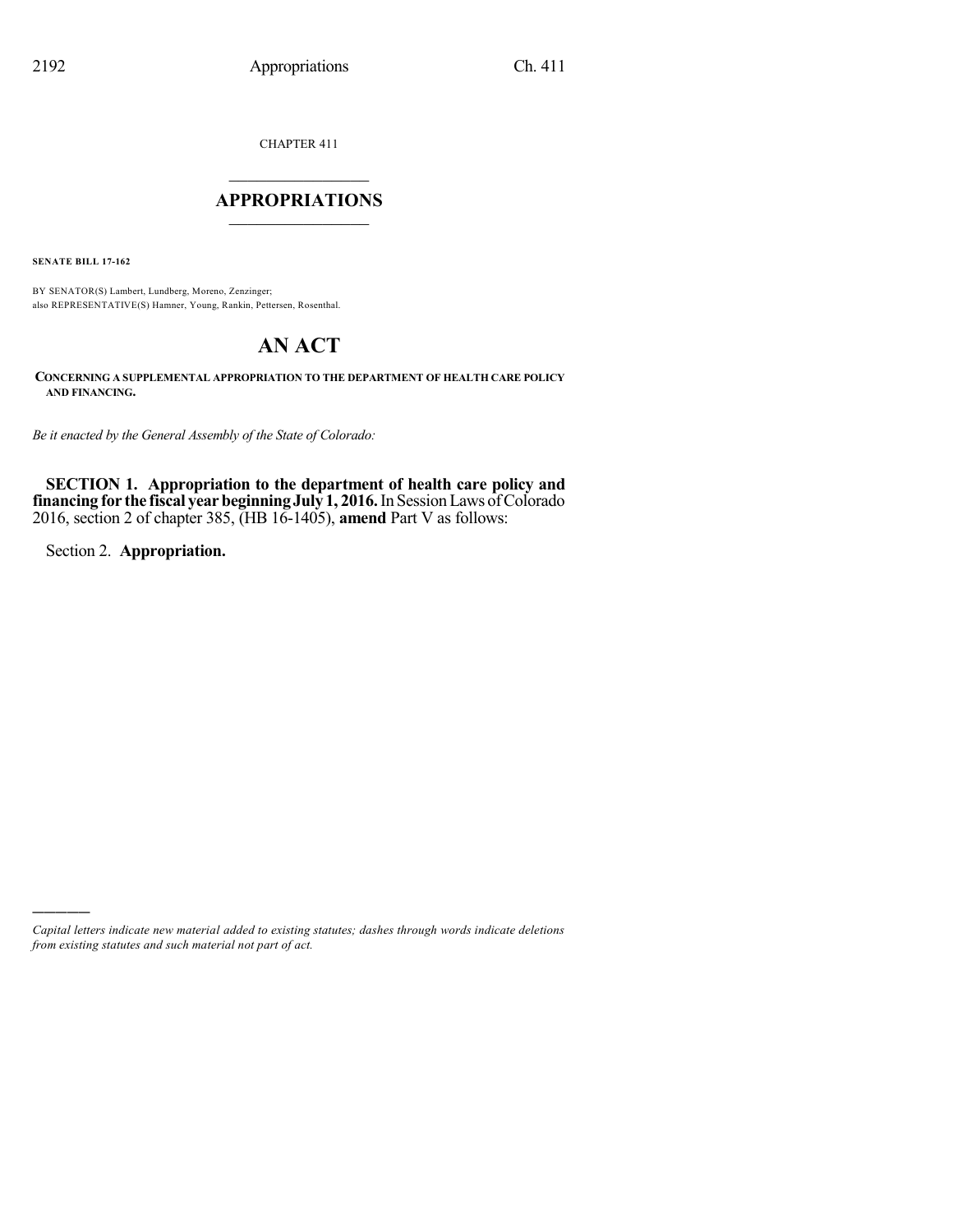|                           |              |                               | APPROPRIATION FROM                             |                             |                                       |                                |  |  |  |
|---------------------------|--------------|-------------------------------|------------------------------------------------|-----------------------------|---------------------------------------|--------------------------------|--|--|--|
| ITEM &<br><b>SUBTOTAL</b> | <b>TOTAL</b> | <b>GENERAL</b><br><b>FUND</b> | <b>GENERAL</b><br><b>FUND</b><br><b>EXEMPT</b> | <b>CASH</b><br><b>FUNDS</b> | <b>REAPPROPRIATED</b><br><b>FUNDS</b> | <b>FEDERAL</b><br><b>FUNDS</b> |  |  |  |
|                           |              |                               |                                                |                             |                                       |                                |  |  |  |

### **PART V DEPARTMENT OF HEALTH CARE POLICY AND FINANCING**

### **(1) EXECUTIVE DIRECTOR'S OFFICE**

| <b>Personal Services</b>         | 29,515,964    |
|----------------------------------|---------------|
|                                  | $(397.5$ FTE) |
| Health, Life, and Dental         | 3,434,070     |
| Short-term Disability            | 55,072        |
| S.B. 04-257 Amortization         |               |
| <b>Equalization Disbursement</b> | 1,434,489     |
| S.B. 06-235                      |               |
| Supplemental Amortization        |               |
| <b>Equalization Disbursement</b> | 1,419,546     |
| <b>Salary Survey</b>             | 56,903        |
| Workers' Compensation            | 54,318        |
| <b>Operating Expenses</b>        | 2,045,965     |
| Legal Services                   |               |
| for $14,406$ hours               | 1,369,290     |

| Ch. 411 | Supplemental Appropriations - Health Care Policy and Financing | 2193 |
|---------|----------------------------------------------------------------|------|
|---------|----------------------------------------------------------------|------|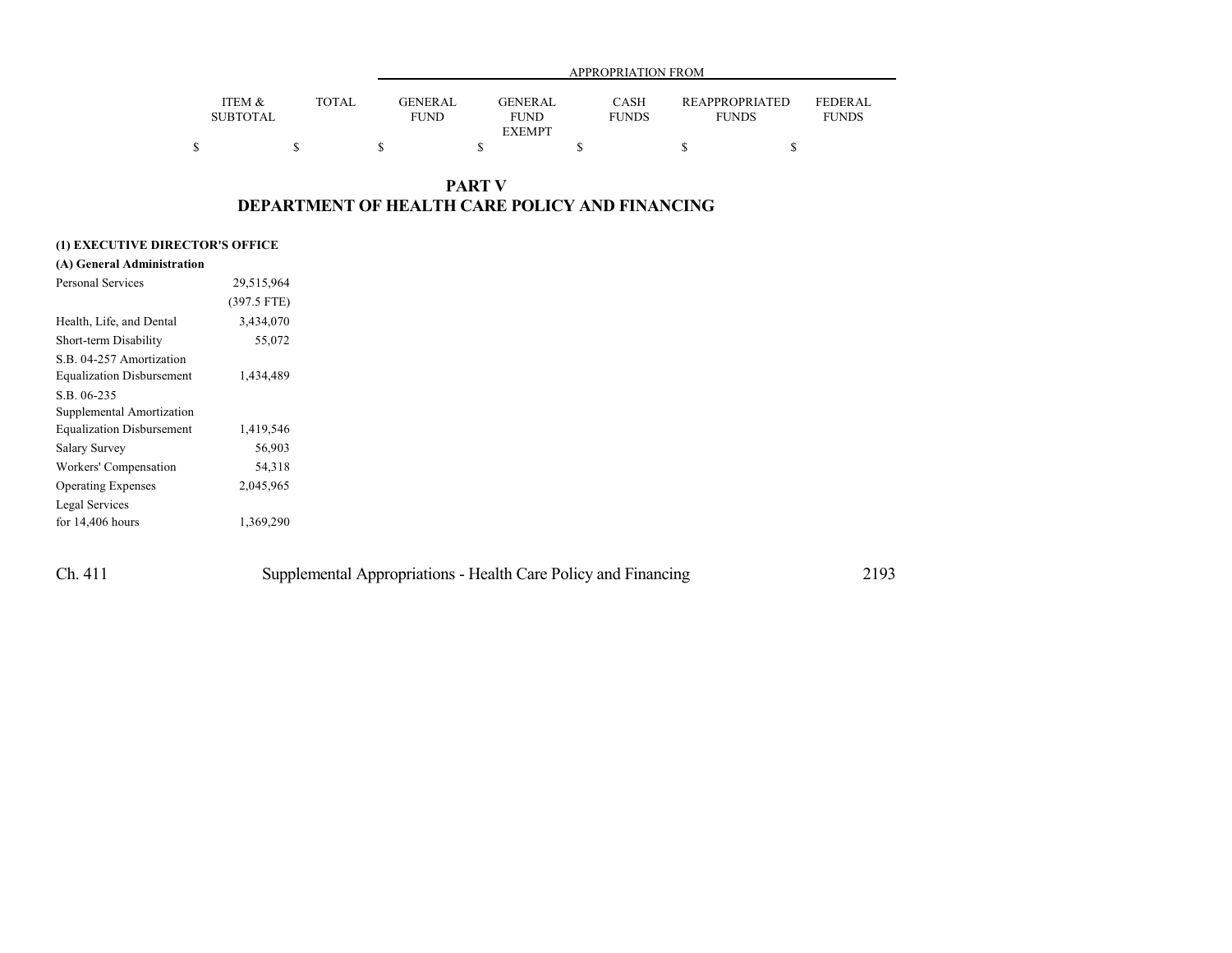| APPROPRIATION FROM             |  |  |  |  |  |
|--------------------------------|--|--|--|--|--|
| <b>FEDERAL</b><br><b>FUNDS</b> |  |  |  |  |  |
|                                |  |  |  |  |  |
|                                |  |  |  |  |  |
|                                |  |  |  |  |  |
|                                |  |  |  |  |  |
|                                |  |  |  |  |  |
|                                |  |  |  |  |  |
|                                |  |  |  |  |  |
|                                |  |  |  |  |  |
|                                |  |  |  |  |  |
|                                |  |  |  |  |  |
|                                |  |  |  |  |  |
| 28,381,507(I)                  |  |  |  |  |  |
| 28,481,507(I)                  |  |  |  |  |  |
|                                |  |  |  |  |  |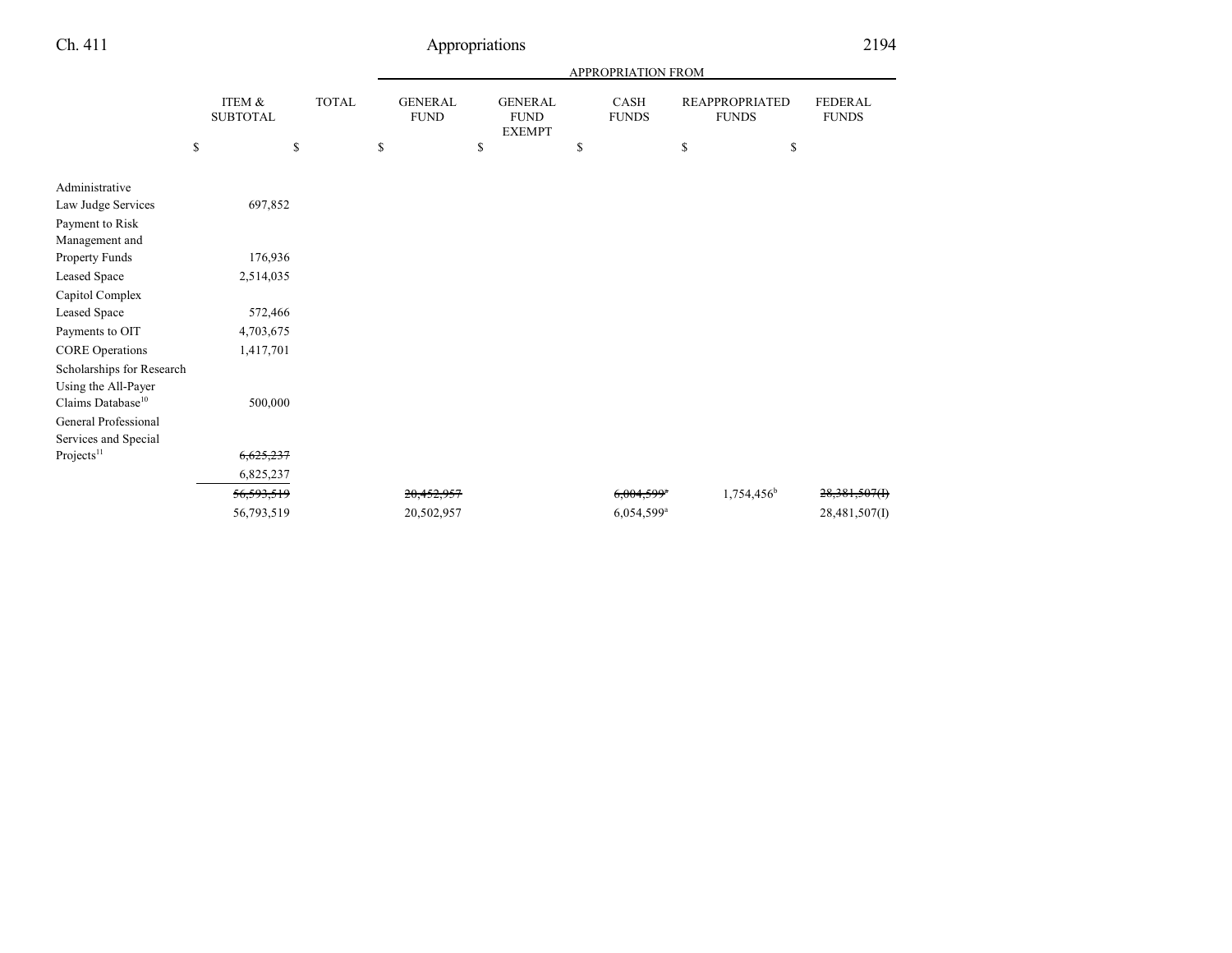<sup>a</sup> Of this amount, \$4,866,730 \$4,916,730 shall be from the Hospital Provider Fee Cash Fund created in Section 25.5-4-402.3 (4) (a), C.R.S., \$290,819 shall be from the Children's Basic Health Plan Trust created in Section 25.5-8-105 (1), C.R.S., \$250,000 shall be from the Nursing Home Penalty Cash Fund created in Section 25.5-6-205 (3) (a), C.R.S., \$146,034 shall be from the Medicaid Nursing Facility Cash Fund created in Section 25.5-6-203 (2) (a), C.R.S., \$80,786 shall be from estate recoveries, \$34,523 shall be from the Service Fee Fund created in Section 25.5-6-204 (1) (c) (II), C.R.S., \$78,536 shall be from the Colorado Health Care Services Fund created in Section 25.5-3-112 (1) (a), C.R.S., \$66,238 shall be from the Primary Care Fund created in Section 24-22-117 (2) (b) (I), C.R.S., \$64,111 shall be from the Adult Dental Fund created in Section 25.5-5-207 (4) (a), C.R.S., \$46,928 shall be from the Colorado Autism Treatment Fund created in Section 25.5-6-805 (1), C.R.S., \$45,367 shall be from the Intellectual and Developmental Disabilities Services Cash Fund created in Section 25.5-10-207 (1), C.R.S., \$30,694 shall be from the Breast and Cervical Cancer Prevention and Treatment Fund created in Section 25.5-5-308 (8) (a) (I), C.R.S., and \$3,833 shall be from the Department of Health Care Policy and Financing Cash Fund created in Section 25.5-1-109, C.R.S.

<sup>b</sup> Of this amount, \$695,366 shall be from statewide indirect cost recoveries, \$523,266 shall be transferred from the Department of Human Services from the Health Care and Economic Security Staff Development Center line item appropriation, \$347,175 shall be transferred from the Colorado Benefits Management System, Health Care and Economic Security Staff Development Center line item appropriation in this department, and \$188,649 shall be transferred from the Public School Health Services line item appropriation in the Other Medical Services division of this department.

#### **(B) Transfers to/from Other Departments**

| Transfer to Department of                                                          |           |                                                                |                        |              |
|------------------------------------------------------------------------------------|-----------|----------------------------------------------------------------|------------------------|--------------|
| Public Health and                                                                  |           |                                                                |                        |              |
| <b>Environment</b> for Facility                                                    |           |                                                                |                        |              |
| Survey and Certification                                                           | 6,398,594 | 2,469,927(M)                                                   |                        | 3,928,667    |
| Transfer from Department<br>of Human Services<br>for Nurse Home<br>Visitor Program | 3,010,000 |                                                                | 1,498,980 <sup>a</sup> | 1,511,020(I) |
| Transfer to Department of<br>Public Health and<br><b>Environment</b> for Prenatal  |           |                                                                |                        |              |
| <b>Statistical Information</b>                                                     | 5,887     | 2,944(M)                                                       |                        | 2,943        |
| Ch. 411                                                                            |           | Supplemental Appropriations - Health Care Policy and Financing |                        | 2195         |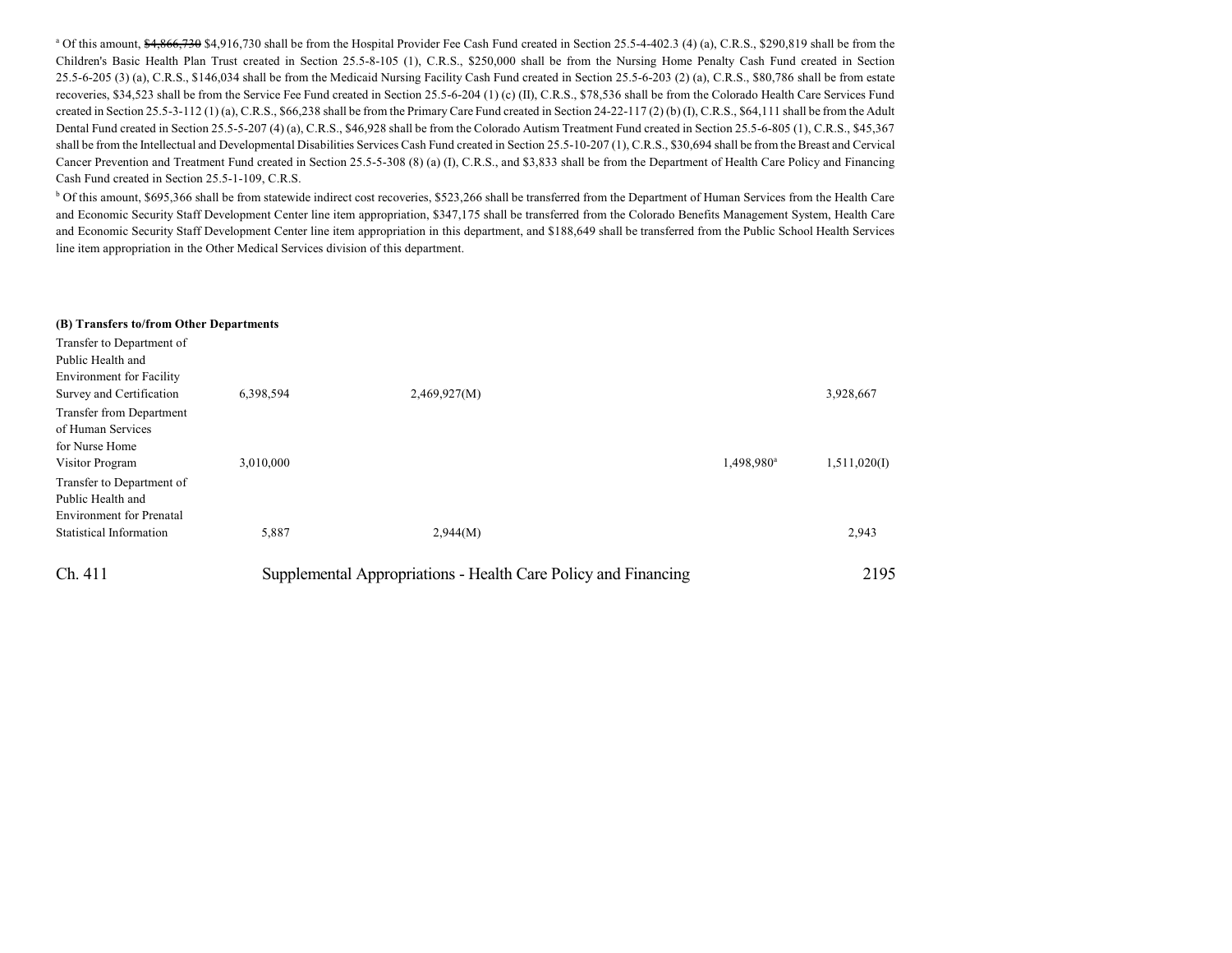|                                                                                                             |                           |                                               |    |            |                                                | <b>APPROPRIATION FROM</b>   |                                       |                                |
|-------------------------------------------------------------------------------------------------------------|---------------------------|-----------------------------------------------|----|------------|------------------------------------------------|-----------------------------|---------------------------------------|--------------------------------|
|                                                                                                             | ITEM &<br><b>SUBTOTAL</b> | <b>TOTAL</b><br><b>GENERAL</b><br><b>FUND</b> |    |            | <b>GENERAL</b><br><b>FUND</b><br><b>EXEMPT</b> | <b>CASH</b><br><b>FUNDS</b> | <b>REAPPROPRIATED</b><br><b>FUNDS</b> | <b>FEDERAL</b><br><b>FUNDS</b> |
|                                                                                                             | \$                        | \$                                            | \$ | \$         | \$                                             | \$                          | \$                                    |                                |
| Transfer to Department of<br>Regulatory Agencies for<br>Nurse Aide Certification                            | 324,041                   |                                               |    | 147,369(M) |                                                |                             | $14,652^b$                            | 162,020                        |
| Transfer to Department of<br><b>Regulatory Agencies</b><br>for Reviews                                      | 10,000                    |                                               |    | 5,000(M)   |                                                |                             |                                       | 5,000                          |
| Transfer to Department of<br><b>Education for Public</b><br><b>School Health Services</b><br>Administration | 170,979                   |                                               |    |            |                                                |                             | $170,979^{\circ}$                     |                                |
| Transfer to Department of<br>Local Affairs for Home<br><b>Modifications Benefit</b>                         |                           |                                               |    |            |                                                |                             |                                       |                                |
| Administration                                                                                              | 219,356<br>10,138,857     |                                               |    | 109,678(M) |                                                |                             |                                       | 109,678                        |

a This amount shall be transferred from the Department of Human Services from the Nurse Home Visitor Program line item appropriation.

<sup>b</sup> This amount shall be transferred from the Department of Regulatory Agencies from the Payments to Department of Health Care Policy and Financing line item appropriation.

<sup>c</sup>This amount shall be transferred from the Public School Health Services line item appropriation in the Other Medical Services division of this department.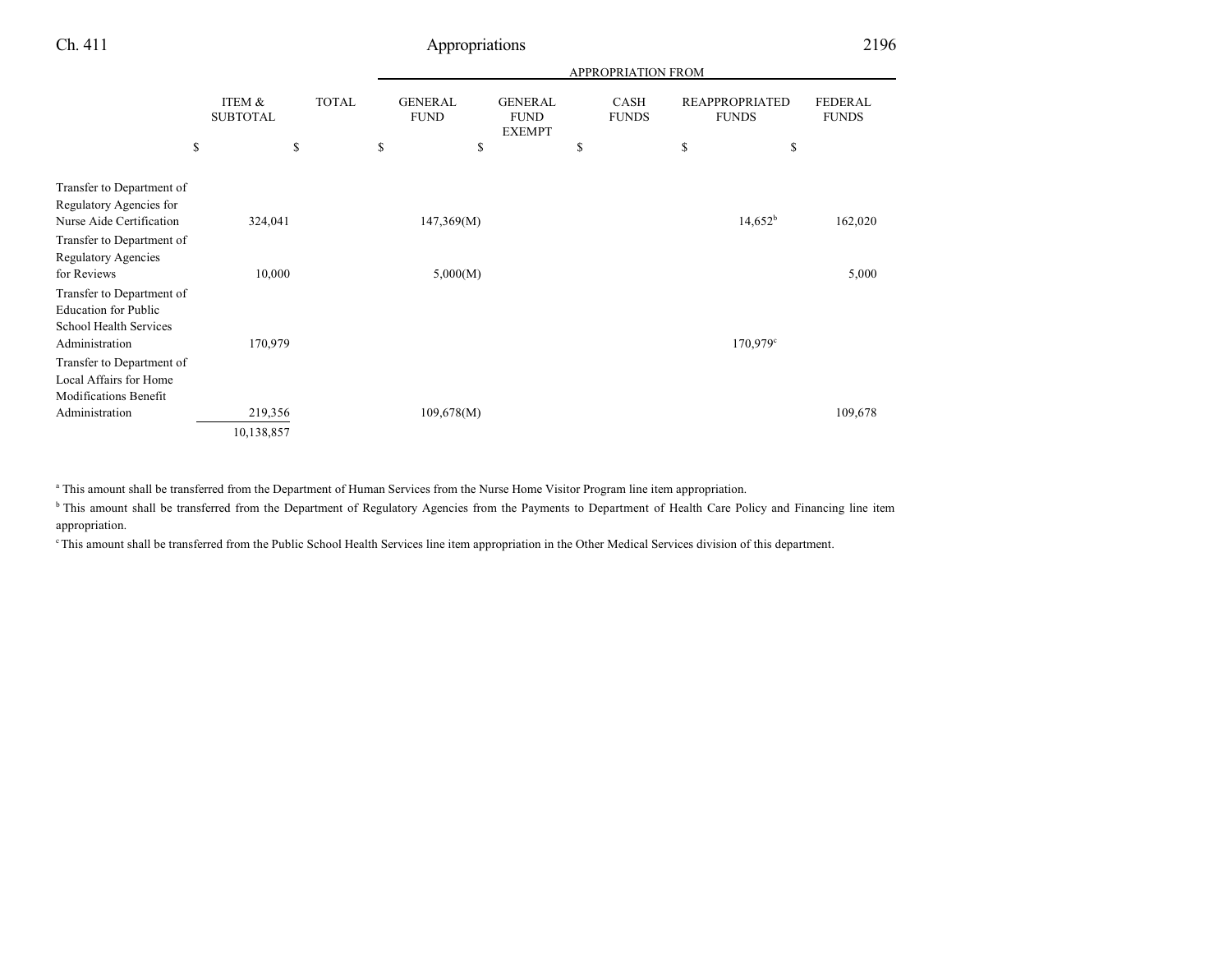| (C) Information Technology Contracts and Projects |              |                      |                        |             |
|---------------------------------------------------|--------------|----------------------|------------------------|-------------|
|                                                   |              |                      |                        | 25,563,256  |
|                                                   |              |                      |                        |             |
|                                                   |              |                      |                        |             |
|                                                   |              |                      |                        |             |
| 5,145,018                                         | 431,304(M)   | 134,757 <sup>c</sup> |                        | 4,578,957   |
|                                                   |              |                      |                        |             |
|                                                   |              |                      |                        |             |
| 26,916,597                                        | 2,615,317(M) | 701,879 <sup>d</sup> |                        | 23,599,401  |
|                                                   |              |                      |                        |             |
| 250,000                                           | 62,500(M)    |                      |                        | 187,500     |
|                                                   |              |                      |                        |             |
|                                                   |              |                      |                        |             |
|                                                   |              |                      |                        |             |
| 23,132,658                                        | 7,691,683    | $3,319,100^{\circ}$  | $87,981$ <sup>f</sup>  | 12,033,894  |
| 21,856,412                                        | 5,555,972    | $2,486,415^e$        | $53,221$ <sup>f</sup>  | 13,760,804  |
|                                                   |              |                      |                        |             |
|                                                   |              |                      |                        |             |
|                                                   |              |                      |                        |             |
|                                                   |              |                      |                        |             |
| 648,441                                           | 232,139      | $90,321$ °           | $2,617$ <sup>f</sup>   | 323,364     |
| 681,803                                           | 244,624      | $95,126^{\circ}$     | $1,711$ <sup>f</sup>   | 340,342     |
|                                                   | 35,263,793   | 7,198,178(M)         | 2,209,009 <sup>a</sup> | $293,350^b$ |

| Ch. 411 | Supplemental Appropriations - Health Care Policy and Financing | 2197 |
|---------|----------------------------------------------------------------|------|
|         |                                                                |      |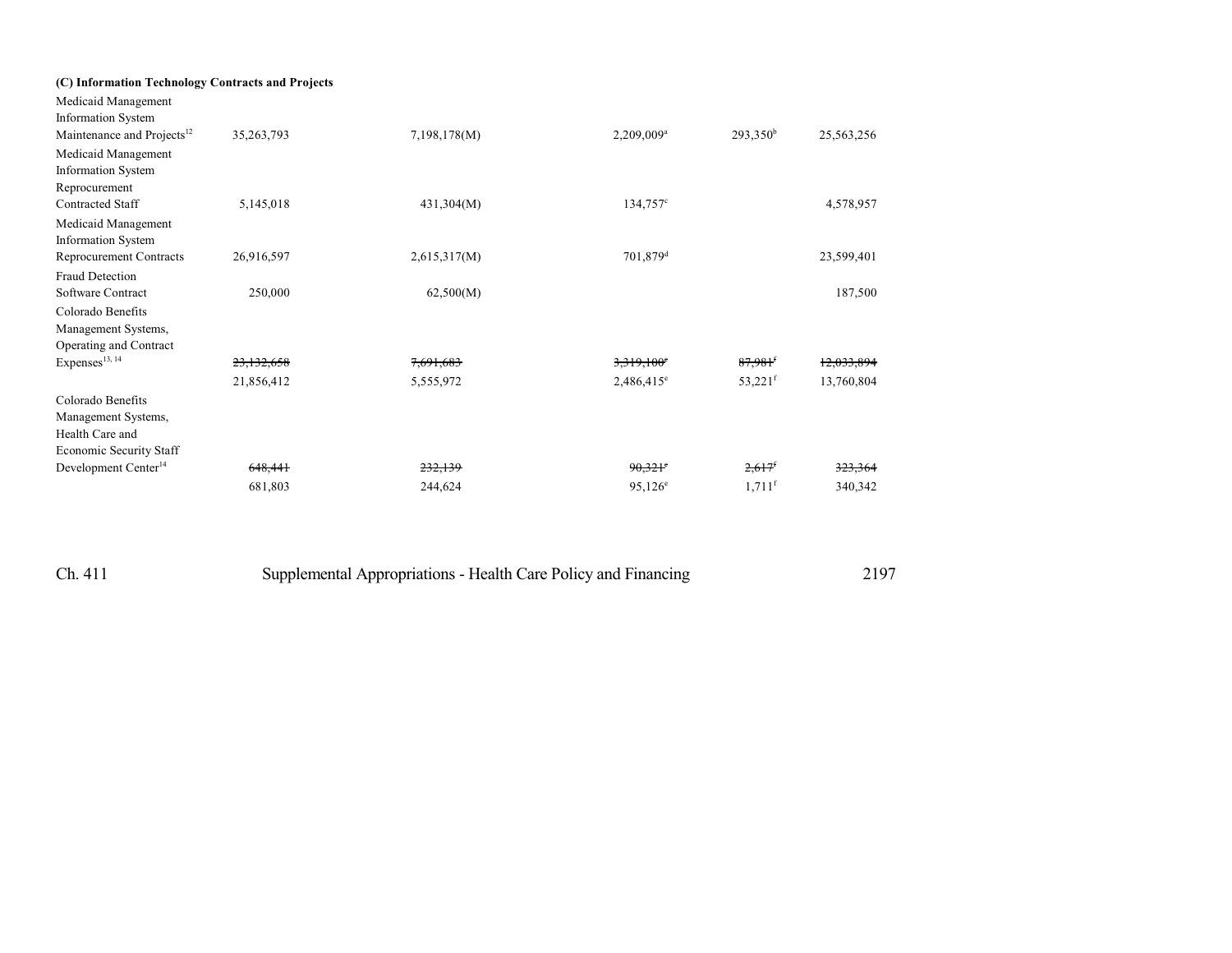APPROPRIATION FROM

|                                                                   |                           |                                       |              |                               |                                                | AFF NUF NIA HUIN F'NUIVI    |                                       |        |                                |
|-------------------------------------------------------------------|---------------------------|---------------------------------------|--------------|-------------------------------|------------------------------------------------|-----------------------------|---------------------------------------|--------|--------------------------------|
|                                                                   | ITEM &<br><b>SUBTOTAL</b> |                                       | <b>TOTAL</b> | <b>GENERAL</b><br><b>FUND</b> | <b>GENERAL</b><br><b>FUND</b><br><b>EXEMPT</b> | <b>CASH</b><br><b>FUNDS</b> | <b>REAPPROPRIATED</b><br><b>FUNDS</b> |        | <b>FEDERAL</b><br><b>FUNDS</b> |
|                                                                   | \$                        | \$                                    |              | \$<br>\$                      |                                                | \$                          | \$                                    | ₼<br>ъ |                                |
| Health Information<br><b>Exchange Maintenance</b><br>and Projects |                           | 10,622,455                            |              | 2,046,246(M)                  |                                                |                             |                                       |        | 8,576,209                      |
| <b>CONNECT FOR HEALTH</b><br><b>COLORADO SYSTEMS</b>              |                           | 669,757<br>101,978,962<br>101,405,835 |              |                               |                                                | $122,690^{\rm g}$           |                                       |        | 547,067                        |

<sup>a</sup> Of this amount, \$1,782,853 shall be from the Hospital Provider Fee Cash Fund created in Section 25.5-4-402.3 (4) (a), C.R.S., \$304,991 shall be from the Children's Basic Health Plan Trust created in Section 25.5-8-105 (1), C.R.S., \$119,280 shall be from the Department of Health Care Policy and Financing Cash Fund created in Section 25.5-1-109, C.R.S., and \$1,885 shall be from the Colorado Autism Treatment Fund created in Section 25.5-6-805 (1), C.R.S.

<sup>b</sup> Of this amount, \$195,369 shall be transferred from the Public School Health Services line item appropriation in the Other Medical Services division of this department and \$97,981 shall be transferred from the Old Age Pension State Medical Program line item appropriation in the Other Medical Services division of this department.

<sup>c</sup> Of this amount, \$97,693 shall be from the Hospital Provider Fee Cash Fund created in Section 25.5-4-402.3 (4) (a), C.R.S., and \$37,064 shall be from the Children's Basic Health Plan Trust created in Section 25.5-8-105 (1), C.R.S.

<sup>d</sup> Of this amount, \$506,114 shall be from the Hospital Provider Fee Cash Fund created in Section 25.5-4-402.3 (4) (a), C.R.S., and \$195,765 shall be from the Children's Basic Health Plan Trust created in Section 25.5-8-105 (1), C.R.S.

<sup>e</sup> Of these amounts, <del>\$3,384,194</del> \$2,559,309 shall be from the Hospital Provider Fee Cash Fund created in Section 25.5-4-402.3 (4) (a), C.R.S., \$19,386 shall be from the Breast and Cervical Cancer Prevention and Treatment Fund created in Section 25.5-5-308 (8) (a) (I), C.R.S., and \$5,841 \$2,846 shall be from the Children's Basic Health Plan Trust created in Section 25.5-8-105 (1), C.R.S.

<sup>f</sup> These amounts shall be transferred from the Old Age Pension State Medical Program line item appropriation in the Other Medical Services division of this department.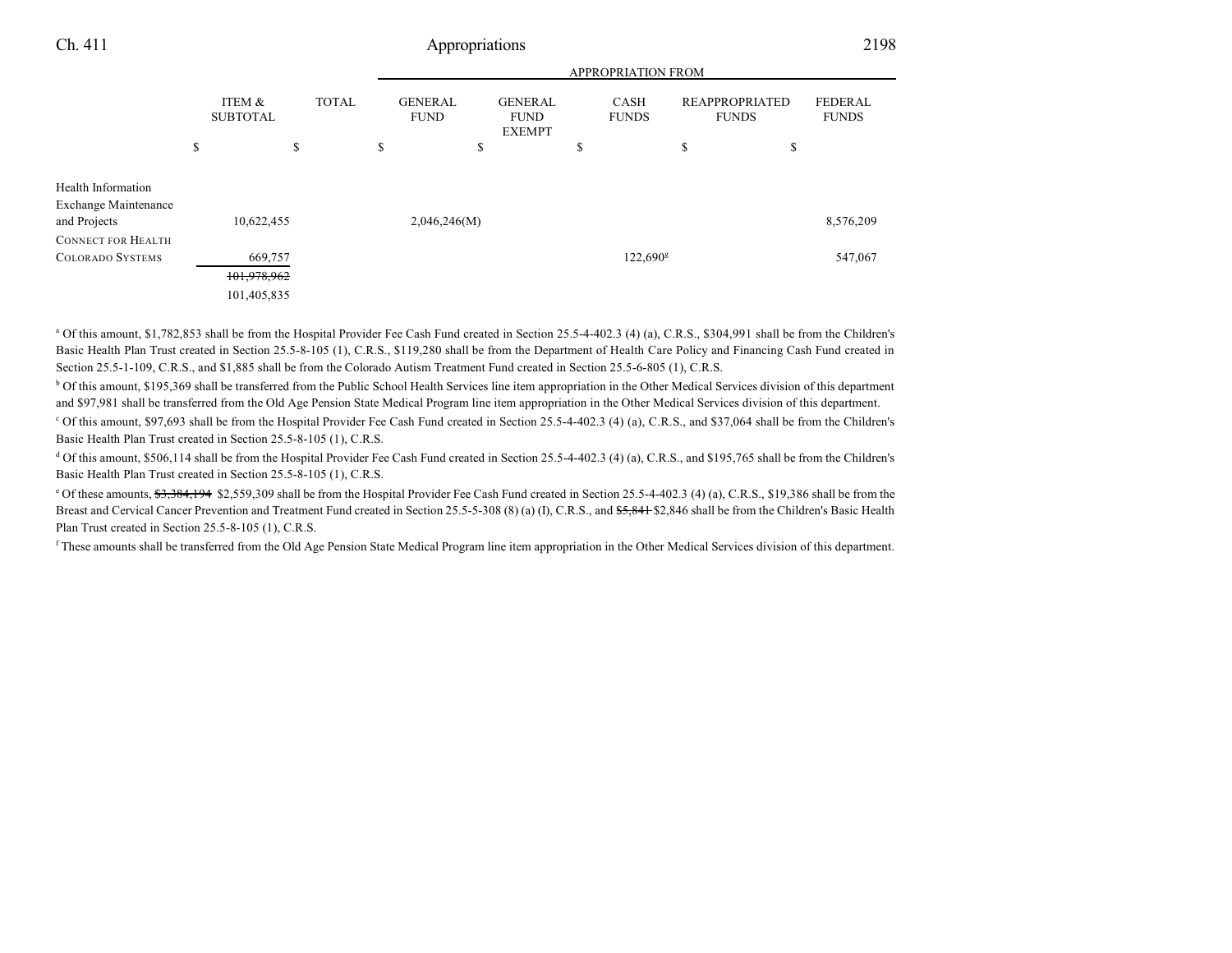<sup>g</sup> THIS AMOUNT REPRESENTS PUBLIC FUNDS CERTIFIED AS EXPENDITURES INCURRED BY CONNECT FOR HEALTH COLORADO THAT ARE ELIGIBLE FOR FEDERAL FINANCIAL PARTICIPATION UNDER THE MEDICAID PROGRAM.

#### **(D) Eligibility Determinations and Client Services**

| Medical                           |            |               |                           |                 |               |
|-----------------------------------|------------|---------------|---------------------------|-----------------|---------------|
| <b>Identification Cards</b>       | 278,974    | 90,988(M)     | 44,587 <sup>a</sup>       | 28 <sup>b</sup> | 143,371       |
| Contracts for Special             |            |               |                           |                 |               |
| <b>Eligibility Determinations</b> | 11,402,297 | 969,756(M)    | 4,343,468°                |                 | 6,089,073     |
| County Administration             | 45,998,063 | 11,114,448(M) | 5,859,623(I) <sup>d</sup> |                 | 29,023,992    |
| Hospital Provider Fee             |            |               |                           |                 |               |
| County Administration             | 15,748,868 |               | $4,945,446$ <sup>e</sup>  |                 | 10,803,422(I) |
| <b>Medical Assistance Sites</b>   | 1,531,968  |               | $402,984^{\circ}$         |                 | 1,128,984     |
| Administrative                    |            |               |                           |                 |               |
| Case Management                   | 869,744    | 434,872(M)    |                           |                 | 434,872       |
| Customer Outreach <sup>12</sup>   | 5,741,256  | 2,474,880(M)  | $336,621^{\circ}$         |                 | 2,929,755     |
| Centralized Eligibility           |            |               |                           |                 |               |
| Vendor Contract Project           | 5,053,644  |               | $1,745,342^e$             |                 | 3,308,302(I)  |
| <b>CONNECT FOR HEALTH</b>         |            |               |                           |                 |               |
| <b>COLORADO ELIGIBILITY</b>       |            |               |                           |                 |               |
| <b>DETERMINATIONS</b>             | 4,474,451  |               | 1,667,767 <sup>f</sup>    |                 | 2,806,684     |
|                                   | 86,624,814 |               |                           |                 |               |
|                                   | 91,099,265 |               |                           |                 |               |

<sup>a</sup> Of this amount, \$43,200 shall be from the Hospital Provider Fee Cash Fund created in Section 25.5-4-402.3(4)(a), C.R.S., and \$1,387 shall be from the Children's Basic Health Plan Trust created in Section 25.5-8-105 (1), C.R.S.

<sup>b</sup> This amount shall be transferred from the Old Age Pension State Medical Program line item appropriation in the Other Medical Services division of this section.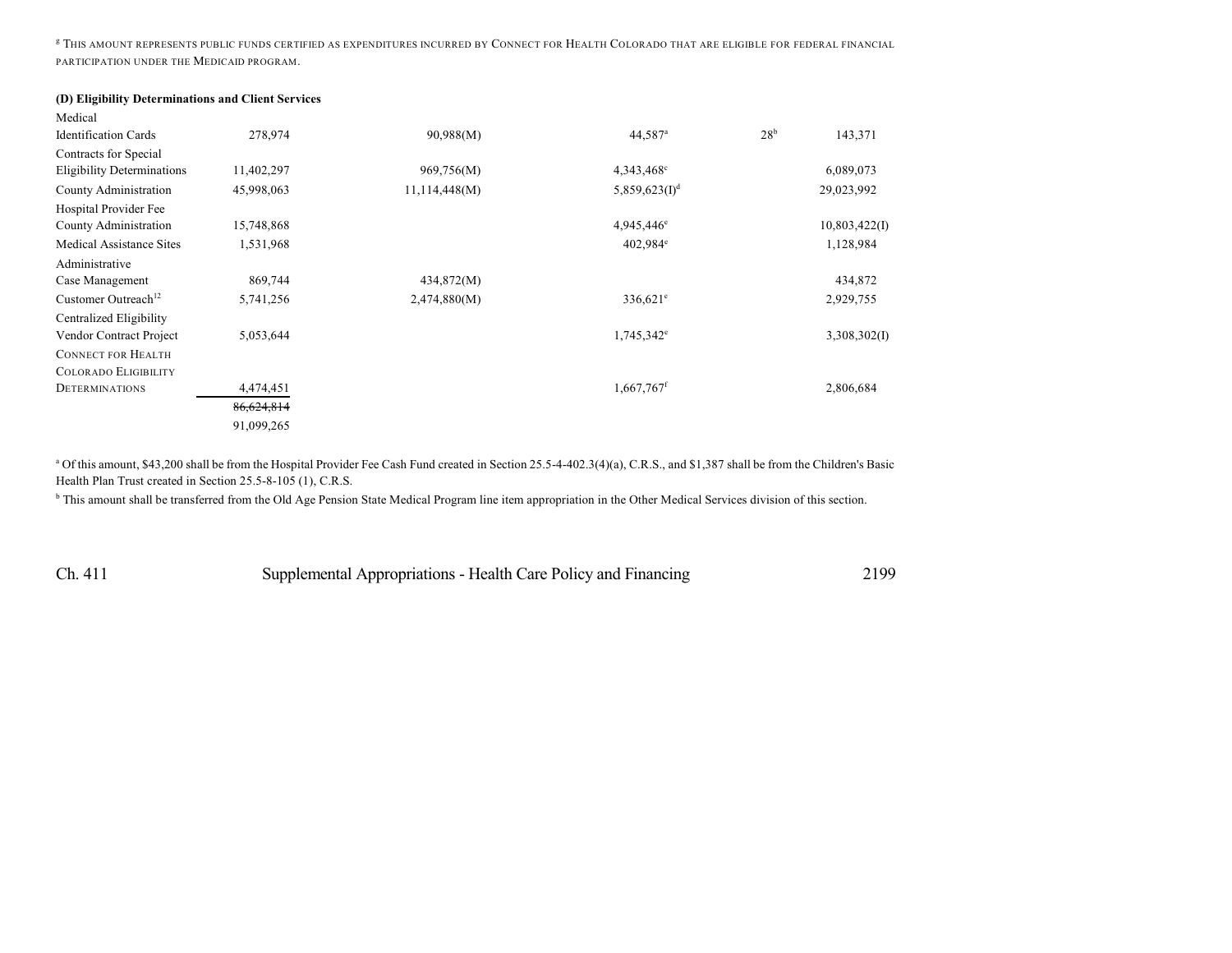|                           |              |                                | APPROPRIATION FROM       |                             |                                       |                                |  |  |
|---------------------------|--------------|--------------------------------|--------------------------|-----------------------------|---------------------------------------|--------------------------------|--|--|
| ITEM &<br><b>SUBTOTAL</b> | <b>TOTAL</b> | <b>GENER AL</b><br><b>FUND</b> | GENER AL.<br><b>FUND</b> | <b>CASH</b><br><b>FUNDS</b> | <b>REAPPROPRIATED</b><br><b>FUNDS</b> | <b>FEDERAL</b><br><b>FUNDS</b> |  |  |
|                           |              |                                | <b>EXEMPT</b>            |                             |                                       |                                |  |  |
|                           |              |                                |                          |                             |                                       |                                |  |  |

<sup>c</sup> Of this amount, \$4,338,468 shall be from the Hospital Provider Fee Cash Fund created in Section 25.5-4-402.3 (4) (a), C.R.S., and \$5,000 shall be from the Colorado Autism Treatment Fund created in Section 25.5-6-805 (1), C.R.S.

d This amount shall be from local funds.

e These amounts shall be from the Hospital Provider Fee Cash Fund created in Section 25.5-4-402.3 (4) (a), C.R.S.

f THIS AMOUNT REPRESENTS PUBLIC FUNDS CERTIFIED AS EXPENDITURES INCURRED BY CONNECT FOR HEALTH COLORADO THAT ARE ELIGIBLE FOR FEDERAL FINANCIAL PARTICIPATION UNDER THE MEDICAID PROGRAM.

| 8,071,159                                                                                                                                                                             |
|---------------------------------------------------------------------------------------------------------------------------------------------------------------------------------------|
|                                                                                                                                                                                       |
| <sup>a</sup> Of this amount, \$372,339 shall be from the Hospital Provider Fee Cash Fund created in Section 25.5-4-402.3 (4) (a), C.R.S., and \$88,750 shall be from the Adult Dental |
|                                                                                                                                                                                       |
|                                                                                                                                                                                       |
|                                                                                                                                                                                       |
|                                                                                                                                                                                       |
| <del>.720.091</del>                                                                                                                                                                   |
|                                                                                                                                                                                       |

<sup>a</sup> Of this amount, \$250,000 shall be from the Hospital Provider Fee Cash Fund created in Section 25.5-4-402.3 (4) (a), C.R.S., \$102,988 shall be from the Children's Basic Health Plan Trust created in Section 25.5-8-105 (1), C.R.S., \$50,000 shall be from the Primary Care Fund created in Section 24-22-117 (2) (b) (I), C.R.S., and \$12,420 shall be from the Medicaid Nursing Facility Cash Fund created in Section 25.5-6-203 (2) (a), C.R.S.

3,476,907 1,303,908(M) 1,303,908(M) 1,757,591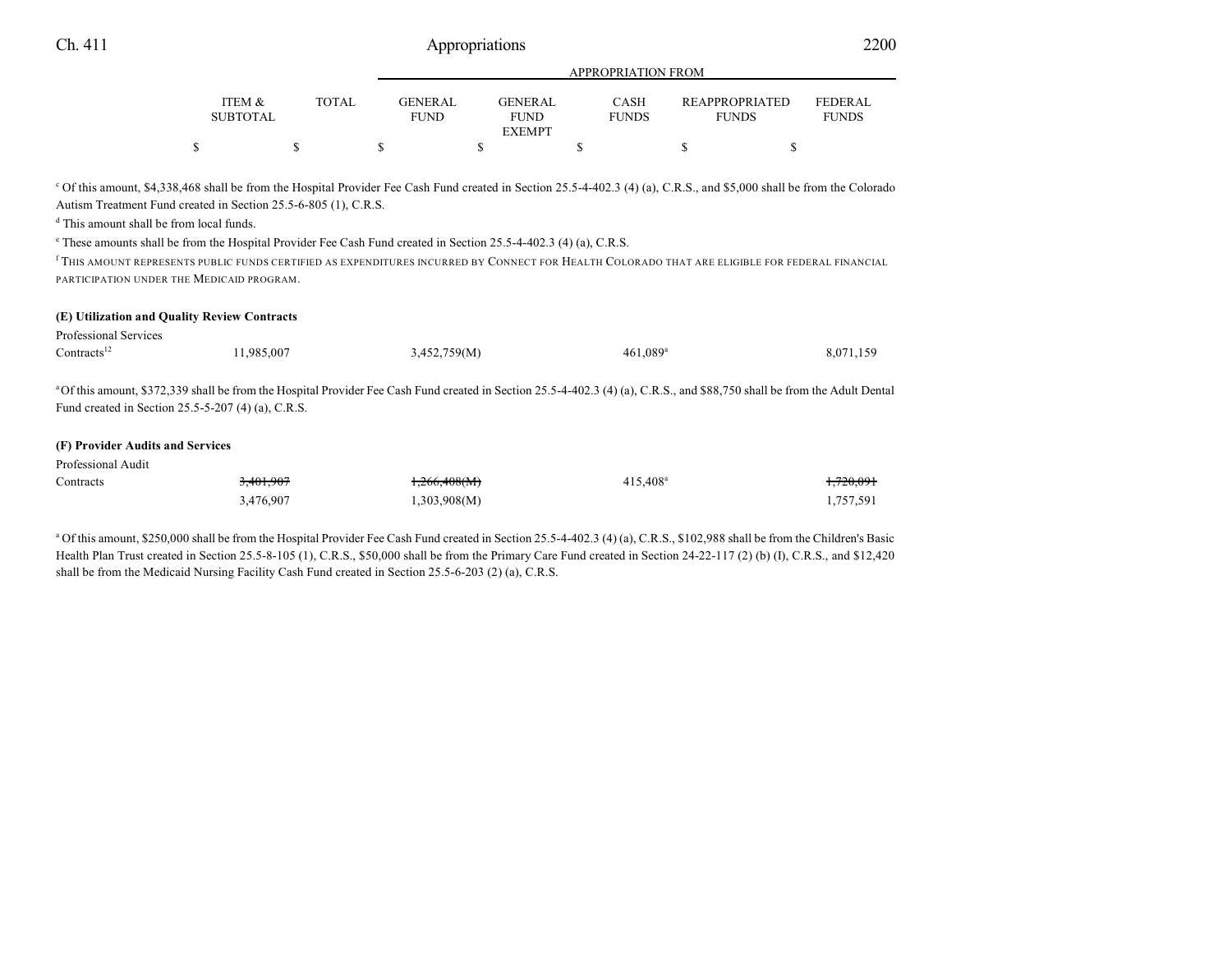| (G) Recoveries and Recoupment Contract Costs              |         |                      |                    |            |
|-----------------------------------------------------------|---------|----------------------|--------------------|------------|
| <b>Estate Recovery</b>                                    | 700,000 | 350,000 <sup>a</sup> |                    | 350,000(I) |
|                                                           |         |                      |                    |            |
|                                                           |         |                      |                    |            |
| <sup>a</sup> This amount shall be from estate recoveries. |         |                      |                    |            |
|                                                           |         |                      |                    |            |
| (H) Indirect Cost Recoveries                              |         |                      |                    |            |
| Indirect Cost Assessment                                  | 695.366 | 224,727 <sup>a</sup> | 5.941 <sup>b</sup> | 464,698(I) |
|                                                           |         |                      |                    |            |

<sup>a</sup>Of this amount, \$190,960 shall be from the Hospital Provider Fee Cash Fund created in Section 25.5-4-402.3 (4) (a), C.R.S., \$21,193 shall be from the Children's Basic Health Plan Trust created in Section 25.5-8-105 (1), C.R.S., \$5,001 shall be from the Medical Nursing Facility Cash Fund created in Section 25.5-6-203 (2) (a), C.R.S., \$4,770 shall be from the Primary Care Fund created in Section 24-22-117 (2) (b) (I), C.R.S., \$2,753 shall be from the Colorado Autism Treatment Fund created in Section 25.5-6-805 (1), C.R.S., \$29 shall be from the Adult Dental Fund created in Section 25.5-5-207 (4) (a), C.R.S., and \$21 shall be from the Service Fee Fund created in Section 25.5-6-204 (1) (c) (II), C.R.S.

<sup>b</sup>This amount shall be from money originally appropriated for Public School Health Services in the Other Medical Services division of this department.

#### 272,118,432 276,294,756

#### **(2) MEDICAL SERVICES PREMIUMS**<sup>15</sup> **PREMIUMS**15, 15a

Medical and Long-Term Care Services for Medicaid

Eligible Individuals<sup>12</sup>

|  | $6,762,815,547$ $1,075,134,728(M)$ $873,835,000^{\circ}$ | 678.702.748 <sup>b</sup> | <del>5,240,893</del> ° | <del>4.129.902.178</del> |
|--|----------------------------------------------------------|--------------------------|------------------------|--------------------------|
|  | $6,889,903,487$ $1,099,632,573(M)$                       | 681.186.274 <sup>b</sup> | $9.102.709^{\circ}$    | 4.226.146.931            |

<sup>a</sup> This amount shall be from the General Fund Exempt Account created in Section 24-77-103.6 (2), C.R.S.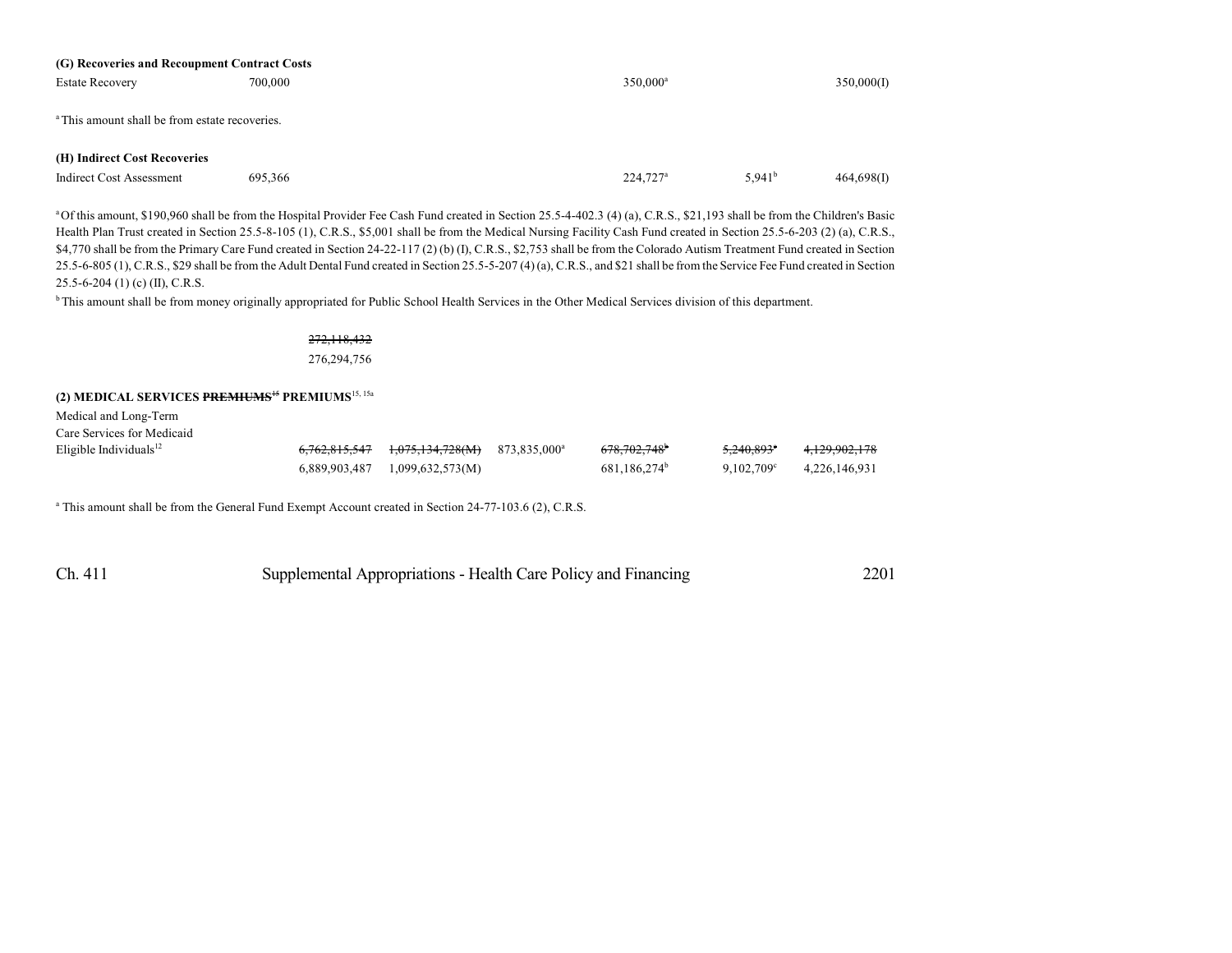|                   |       | APPROPRIATION FROM |  |                |  |              |  |                       |                |
|-------------------|-------|--------------------|--|----------------|--|--------------|--|-----------------------|----------------|
|                   |       |                    |  |                |  |              |  |                       |                |
| <b>ITEM &amp;</b> | TOTAL | GENER AL.          |  | <b>GENERAL</b> |  | <b>CASH</b>  |  | <b>REAPPROPRIATED</b> | <b>FEDERAL</b> |
| <b>SUBTOTAL</b>   |       | <b>FUND</b>        |  | <b>FUND</b>    |  | <b>FUNDS</b> |  | <b>FUNDS</b>          | <b>FUNDS</b>   |
|                   |       |                    |  | <b>EXEMPT</b>  |  |              |  |                       |                |
|                   |       |                    |  |                |  |              |  |                       |                |

 $b$  Of this amount,  $$455,249,922$$  \$452,991,374 shall be from the Hospital Provider Fee Cash Fund created in Section 25.5-4-402.3 (4) (a), C.R.S.,  $$66,262,914$$  \$67,372,681 shall be from the Health Care Expansion Fund created in Section 24-22-117 (2) (a) (I), C.R.S.,  $$53,597,465$  \$48,642,690 shall be from recoveries and recoupments, \$48,739,031 \$51,305,253 shall be from the Medicaid Nursing Facility Cash Fund created in Section 25.5-6-203 (2) (a), C.R.S., \$34,604,168 \$32,092,650 shall be from the Adult Dental Fund created in Section 25.5-5-207 (4) (a), C.R.S., \$11,899,530 \$20,236,343 represents public funds certified as expenditures incurred by public hospitals and agencies that are eligible for federal financial participation under the Medicaid program, \$3,873,100 \$3,629,124 shall be from the Medicaid Buy-In Cash Fund created in Section 25.5-6-1404 (3) (b), C.R.S., \$2,162,950 shall be from the Tobacco Tax Cash Fund created in section 24-22-117 (1) (a), C.R.S., and meets the requirement to appropriate a portion of the revenues collected from the imposition of additional state cigarette and tobacco taxes to the Old Age Pension program for health related purposes pursuant to Section 21 of Article X of the State Constitution, \$756,142 \$1,186,884 shall be from the Breast and Cervical Cancer Prevention and Treatment Fund created in Section 25.5-5-308 (8) (a) (I), C.R.S.,  $$523,944$642,863$  shall be from the Tobacco Education Programs Fund created in Section 24-22-117 (2) (c) (I), C.R.S., \$500,000 shall be from an intergovernmental transfer from Denver Health, \$333,122 \$223,002 shall be from the Colorado Autism Treatment Fund created in Section 25.5-6-805 (1), C.R.S., and \$200,460 shall be from the Service Fee Fund created in Section 25.5-6-204 (1) (c) (II), C.R.S.

c This amount shall be transferred from the Old Age Pension State Medical Program line item appropriation in the Other Medical Services division of this department.

#### **(3) BEHAVIORAL HEALTH COMMUNITY PROGRAMS**

| Behavioral Health          |                        |                         |                            |             |
|----------------------------|------------------------|-------------------------|----------------------------|-------------|
| <b>Capitation Payments</b> | <del>653,650,029</del> | 181,949,404(M)          | $16,383,180(H)^a$          | 455,317,445 |
|                            | 597, 347, 639          | 175,277,005(M)          | $16,977,191(H)^a$          | 405,093,443 |
| Behavioral Health          |                        |                         |                            |             |
| Fee-for-service Payments   | 8.967.301              | <del>1,678,280(M)</del> | $249.835$ (H) <sup>b</sup> | 7,039,186   |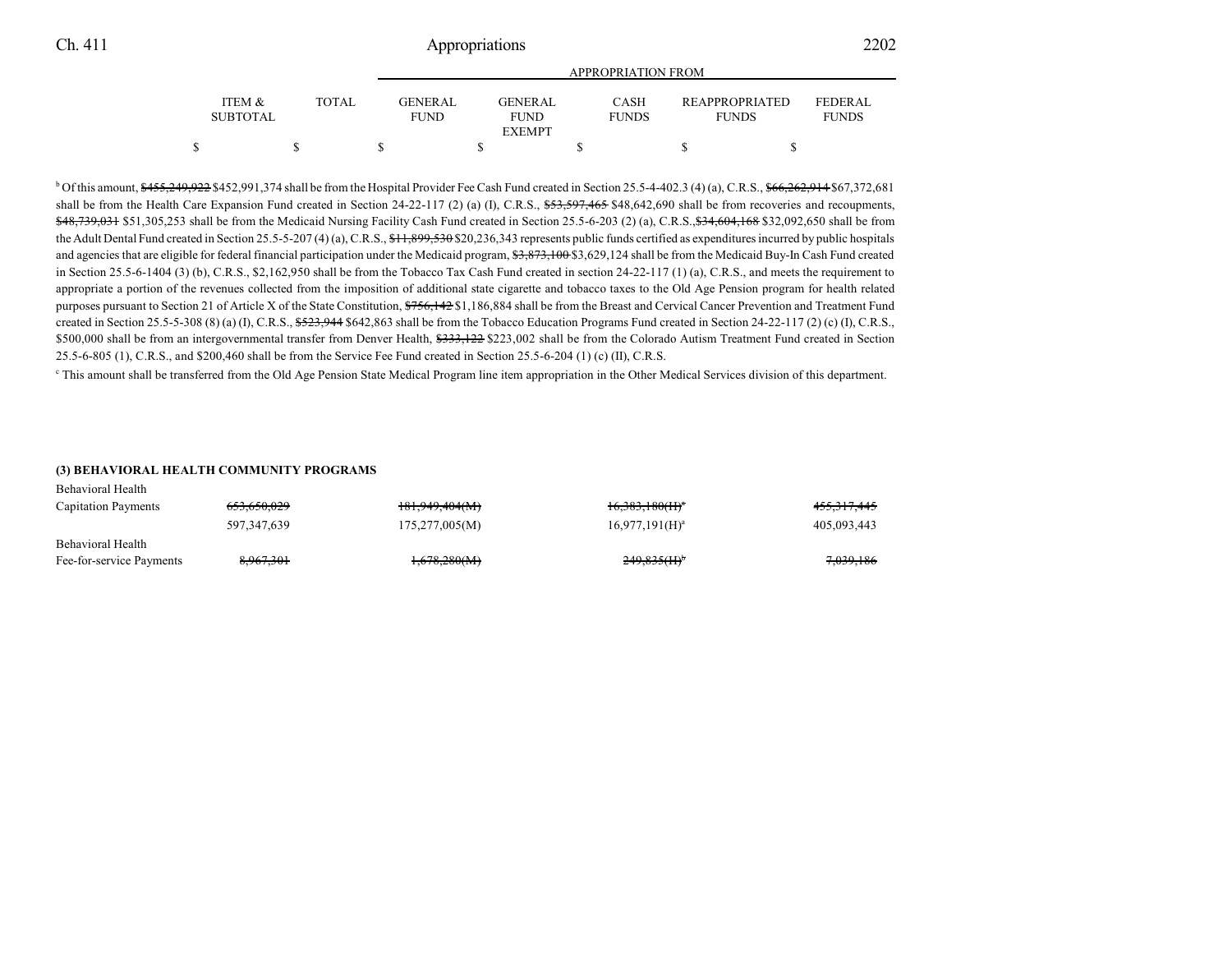8,821,393 1,970,933(M) 225,347(H)<sup>b</sup>

662,617,330 606,169,032

<sup>a</sup> Of this amount, \$16,359,487 \$16,942,391shall be from the Hospital Provider Fee Cash Fund created in Section 25.5-4-402.3 (4) (a), C.R.S., and \$23,693 \$34,800 shall be from the Breast and Cervical Cancer Prevention and Treatment Fund created in Section 25.5-5-308 (8) (a) (I), C.R.S.

<sup>b</sup> <del>This amount</del> OF THIS AMOUNT, \$223,949 shall be from the Hospital Provider Fee Cash Fund created in Section 25.5-4-402.3 (4) (a), <del>C.R.S.</del> C.R.S., AND \$1,398 SHALL BE FROM THE BREAST AND CERVICAL CANCER PREVENTION AND TREATMENT FUND CREATED IN SECTION 25.5-5-308 (8) (a) (I), C.R.S.

#### **(4) OFFICE OF COMMUNITY LIVING**

#### **(A) Division of Intellectual and Developmental Disabilities**

(1) Administrative Costs

| <b>Personal Services</b>        | 3,009,219    | 1,431,598 | $154,698$ <sup>*</sup> | $75,000^{\circ}$  | 1,347,923 |
|---------------------------------|--------------|-----------|------------------------|-------------------|-----------|
|                                 |              |           | 229,698 <sup>a</sup>   |                   |           |
|                                 | $(34.5$ FTE) |           |                        |                   |           |
| <b>Operating Expenses</b>       | 1,064,886    | 144,899   | $1,425$ <sup>a</sup>   | $770,000^{\circ}$ | 148,562   |
|                                 | 295,836      |           | $2,375^a$              |                   |           |
| Community and Contract          |              |           |                        |                   |           |
| Management System               | 137,480      | 89,362    |                        |                   | 48,118    |
| Support Level                   |              |           |                        |                   |           |
| Administration                  | 57,368       | 28,684    |                        |                   | 28,684    |
| <b>APPROPRIATION TO THE</b>     |              |           |                        |                   |           |
| Cross-system Response for       |              |           |                        |                   |           |
| <b>Behavioral Health Crises</b> |              |           |                        |                   |           |
| Pilot Program FUND              | 1,690,000    |           | 1,690,000 <sup>a</sup> |                   |           |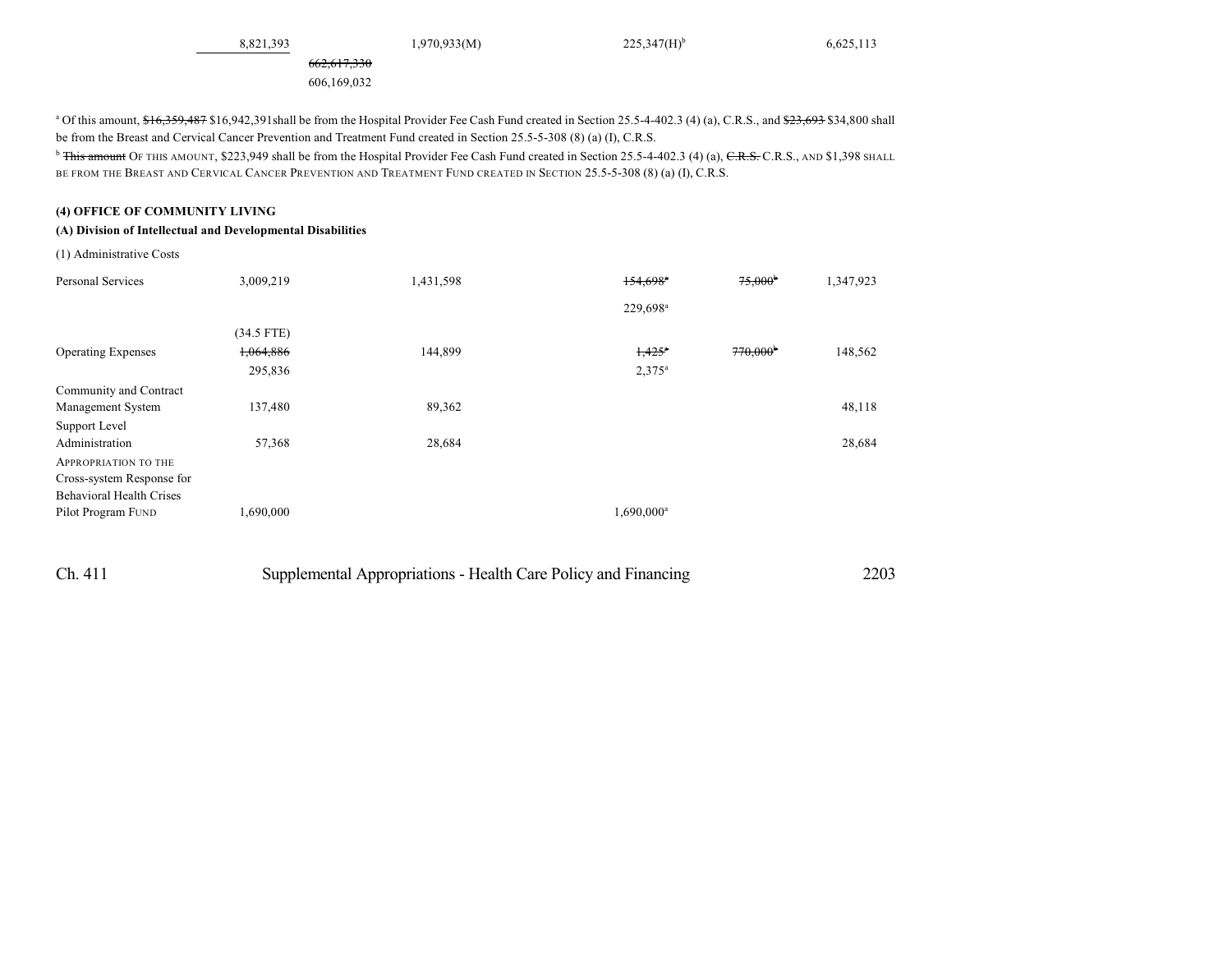| Ch. 411                                       | Appropriations            |    |              |    |                               |    |                                                |    | 2204                 |                                |                                |
|-----------------------------------------------|---------------------------|----|--------------|----|-------------------------------|----|------------------------------------------------|----|----------------------|--------------------------------|--------------------------------|
|                                               |                           |    |              |    |                               |    |                                                |    | APPROPRIATION FROM   |                                |                                |
|                                               | ITEM &<br><b>SUBTOTAL</b> |    | <b>TOTAL</b> |    | <b>GENERAL</b><br><b>FUND</b> |    | <b>GENERAL</b><br><b>FUND</b><br><b>EXEMPT</b> |    | CASH<br><b>FUNDS</b> | REAPPROPRIATED<br><b>FUNDS</b> | <b>FEDERAL</b><br><b>FUNDS</b> |
|                                               | \$                        | \$ |              | \$ |                               | \$ |                                                | \$ |                      | \$<br>\$                       |                                |
| <b>CROSS-SYSTEM RESPONSE</b><br>PILOT PROGRAM |                           |    |              |    |                               |    |                                                |    |                      |                                |                                |
| $S$ ERVICES <sup>15b</sup>                    | 1,050,215                 |    |              |    |                               |    |                                                |    | 741,986 <sup>c</sup> | 308,229 <sup>d</sup>           |                                |
|                                               | 5,958,953                 |    |              |    |                               |    |                                                |    |                      |                                |                                |
|                                               | 6,240,118                 |    |              |    |                               |    |                                                |    |                      |                                |                                |

<sup>a</sup> OF THESE AMOUNTS, <del>These amounts</del> \$1,846,123 shall be from the Intellectual and Developmental Disabilities Services Cash Fund created in Section 25.5-10-207 (1), C.R.S. AND \$75,950 SHALL BE FROM THE CROSS-SYSTEM RESPONSE FOR BEHAVORIAL HEALTH CRISES PILOT PROGRAM FUND CREATED IN SECTION 25.5-6-412 (7), C.R.S. b These amounts shall be from the Cross-system Response for Behavioral Health Crises Pilot Program line item appropriation within this subsection.

c THIS AMOUNT SHALL BE FROM THE CROSS-SYSTEM RESPONSE FOR BEHAVORIAL HEALTH CRISES PILOT PROGRAM FUND CREATED IN SECTION 25.5-6-412 (7), C.R.S.

d THIS AMOUNT SHALL BE FROM THE APPROPRIATION TO THE CROSS-SYSTEM RESPONSE FOR BEHAVORIAL HEALTH CRISES PILOT PROGRAM FUND LINE ITEM IN THIS SUBDIVISION.

(2) Program Costs 16 Adult Comprehensive Services 362,346,433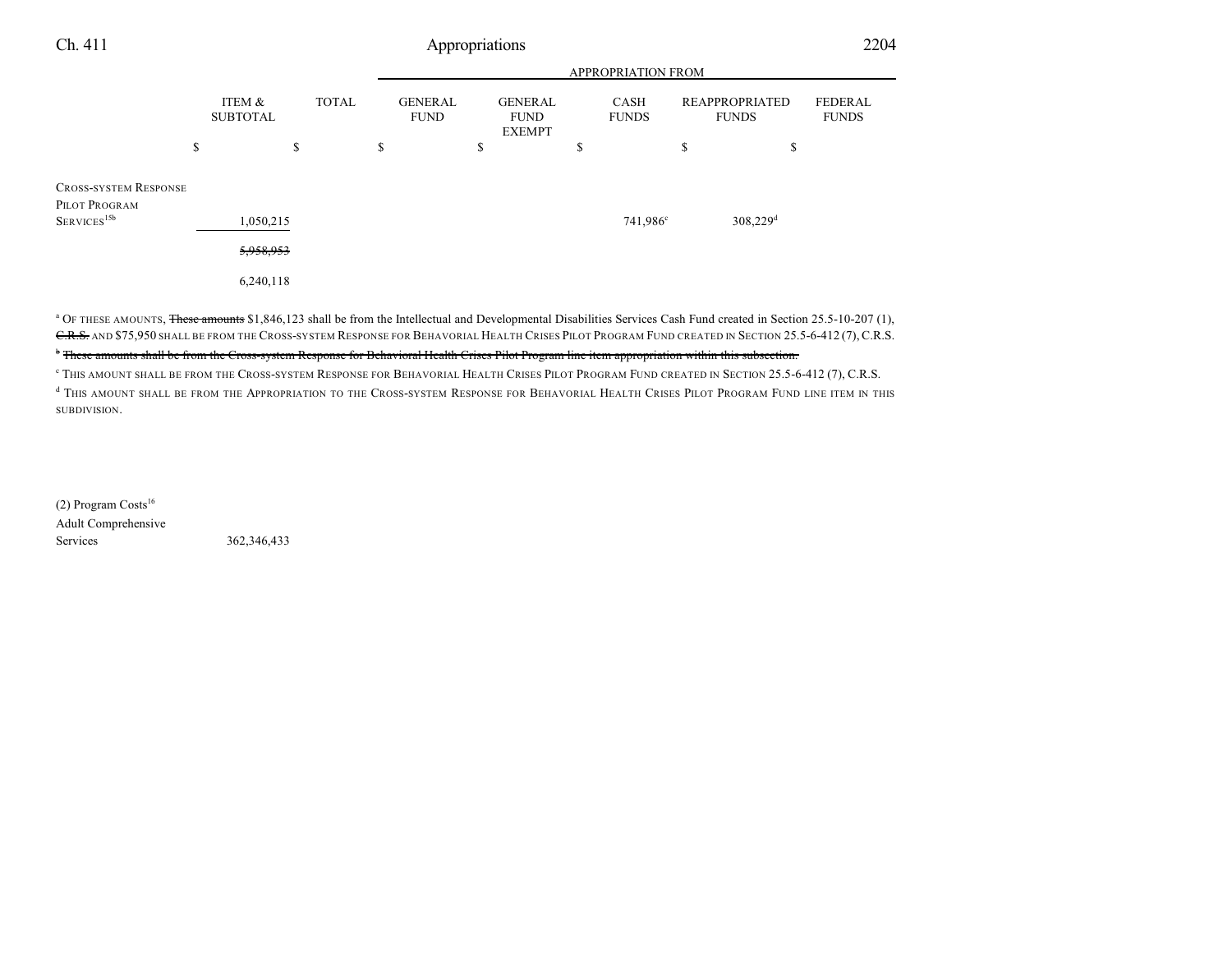| <b>Adult Supported</b>           |             |                          |                        |             |
|----------------------------------|-------------|--------------------------|------------------------|-------------|
| Living Services                  | 69,681,391  |                          |                        |             |
|                                  | 74,382,391  |                          |                        |             |
| Children's Extensive             |             |                          |                        |             |
| <b>Support Services</b>          | 26,310,826  |                          |                        |             |
| Case Management                  | 32,255,501  |                          |                        |             |
| <b>Family Support Services</b>   | 6,960,460   |                          |                        |             |
| Preventive Dental                |             |                          |                        |             |
| Hygiene <sup>17</sup>            | 63,311      |                          |                        |             |
| <b>Eligibility Determination</b> |             |                          |                        |             |
| and Waiting List                 |             |                          |                        |             |
| Management                       | 3,121,194   |                          |                        |             |
|                                  | 500,739,116 | 258,957,677 <sup>a</sup> | $1^{\rm b}$            | 241,781,438 |
|                                  | 505,440,116 |                          | 4,701,001 <sup>b</sup> |             |

<sup>a</sup> Of this amount, the (M) notation applies to \$239,854,892.

<sup>b</sup> This amount OF THIS AMOUNT \$4,701,000 SHALL BE FROM THE INTELLECTUAL AND DEVELOPMENTAL DISABILITIES SERVICES CASH FUND CREATED IN SECTION 25.5-10-207 (1), C.R.S. AND \$1 shall be from the Health Care Expansion Fund created in Section 24-22-117 (2) (a) (I), C.R.S.

### 506,698,069

511,680,234

#### **(5) INDIGENT CARE PROGRAM**

| Safety Net                 |             |              |                          |                |
|----------------------------|-------------|--------------|--------------------------|----------------|
| <b>Provider Payments</b>   | 311.296.186 |              | 155,073,238 <sup>a</sup> | 156,222,948(I) |
| Clinic Based Indigent Care | 6,119,760   | 3,047,640(M) |                          | 3.072.120      |

| Ch. 411 | Supplemental Appropriations - Health Care Policy and Financing | 2205 |
|---------|----------------------------------------------------------------|------|
|---------|----------------------------------------------------------------|------|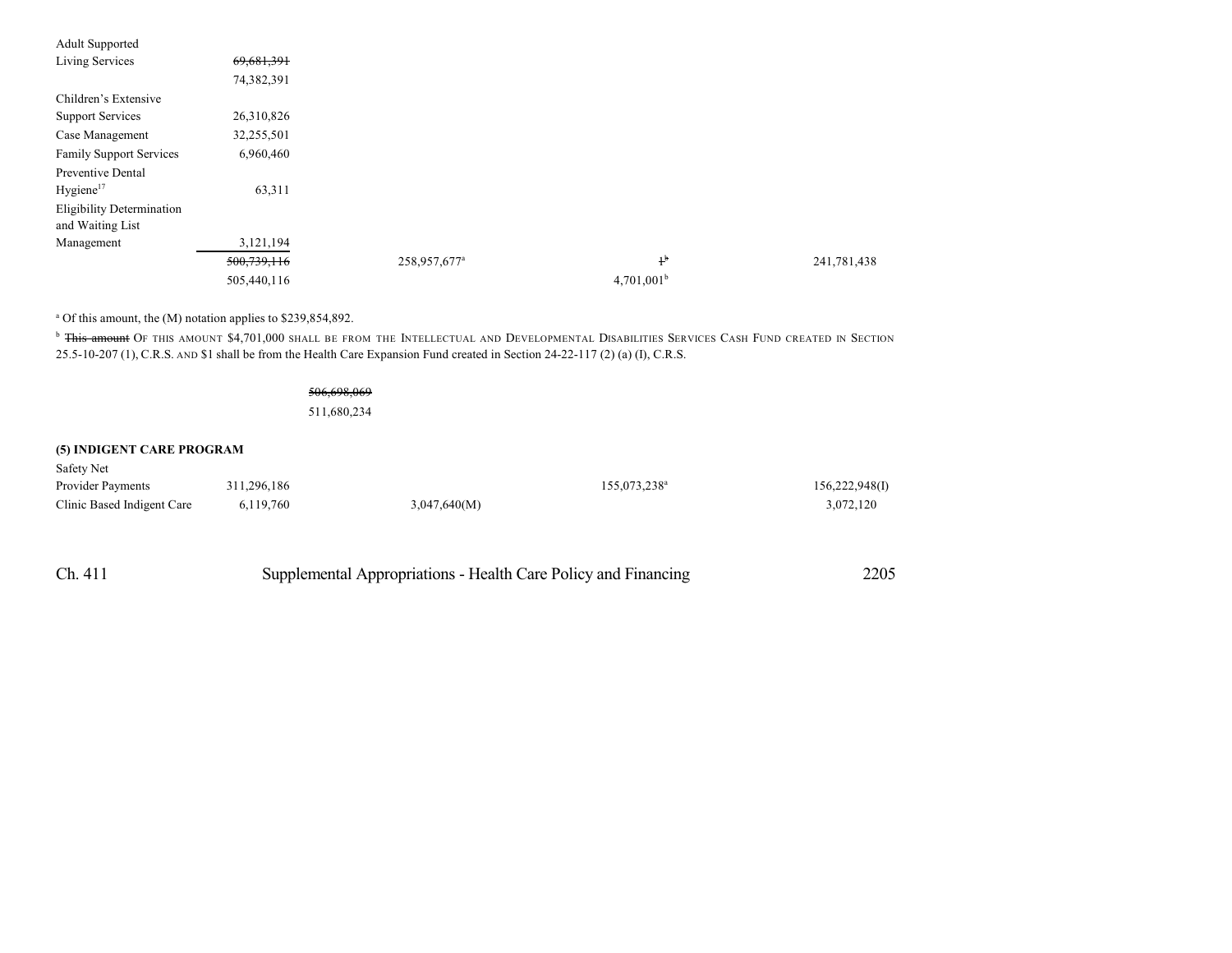|  |             |                 |                   | <b>APPROPRIATION FROM</b>                  |             |                |                                                    |                   |                             |                         |                                                   |                                |
|--|-------------|-----------------|-------------------|--------------------------------------------|-------------|----------------|----------------------------------------------------|-------------------|-----------------------------|-------------------------|---------------------------------------------------|--------------------------------|
|  | ITEM &      |                 |                   |                                            | <b>FUND</b> |                | <b>GENERAL</b><br><b>FUND</b><br><b>EXEMPT</b>     |                   | <b>CASH</b><br><b>FUNDS</b> |                         | <b>FUNDS</b>                                      | <b>FEDERAL</b><br><b>FUNDS</b> |
|  |             |                 |                   |                                            |             |                |                                                    |                   |                             |                         |                                                   |                                |
|  |             |                 |                   |                                            |             |                |                                                    |                   |                             |                         |                                                   |                                |
|  | 13,455,012  |                 |                   |                                            |             |                |                                                    |                   |                             |                         |                                                   | 6,754,416                      |
|  |             |                 |                   |                                            |             |                |                                                    |                   |                             |                         |                                                   |                                |
|  |             |                 |                   |                                            |             |                |                                                    |                   |                             |                         |                                                   |                                |
|  | 432,590     |                 |                   |                                            |             |                |                                                    |                   | 432,590 <sup>b</sup>        |                         |                                                   |                                |
|  |             |                 |                   |                                            |             |                |                                                    |                   |                             |                         |                                                   |                                |
|  | 27,276,358  |                 |                   |                                            |             |                |                                                    |                   | 27,276,358°                 |                         |                                                   |                                |
|  |             |                 |                   |                                            |             |                |                                                    |                   |                             |                         |                                                   |                                |
|  | 5,033,274   |                 |                   |                                            |             |                |                                                    |                   |                             |                         |                                                   | 2,669,450                      |
|  | 5,033,274   |                 |                   |                                            |             |                |                                                    |                   |                             |                         |                                                   | 4,435,824                      |
|  |             |                 |                   |                                            |             |                |                                                    |                   |                             |                         |                                                   |                                |
|  |             |                 |                   |                                            |             |                |                                                    |                   |                             |                         |                                                   |                                |
|  |             |                 |                   |                                            |             |                |                                                    |                   |                             |                         |                                                   | 121,420,649                    |
|  | 157,065,937 |                 |                   |                                            |             |                |                                                    |                   | 21,215,152 <sup>f</sup>     |                         |                                                   | 133,348,829                    |
|  |             |                 |                   |                                            |             |                |                                                    |                   |                             |                         |                                                   |                                |
|  |             |                 |                   |                                            |             |                |                                                    |                   |                             |                         |                                                   |                                |
|  | \$          | <b>SUBTOTAL</b> | \$<br>141,455,044 | <b>TOTAL</b><br>505,068,224<br>520,679,117 | \$          | <b>GENERAL</b> | \$<br>6,700,596(M)<br>2,067,851(M)<br>2,069,366(M) | $432,590^{\circ}$ | \$                          | 17,533,954 <sup>6</sup> | \$<br>$2,363,824(H)^d$<br>597,450(H) <sup>d</sup> | <b>REAPPROPRIATED</b><br>\$    |

a This amount shall be from the Hospital Provider Fee Cash Fund created in Section 25.5-4-402.3 (4) (a), C.R.S.

<sup>b</sup> This amount shall be from the Tobacco Tax Cash Fund created in Section 24-22-117 (l) (a), C.R.S. This appropriation partially meets the requirement to appropriate a portion of the revenues collected from imposition of additional state cigarette and tobacco taxes to the General Fund pursuant to Section 21 of Article X of the State Constitution.

<sup>c</sup> This amount shall be from the Primary Care Fund created in Section 24-22-117 (2) (b) (I), C.R.S.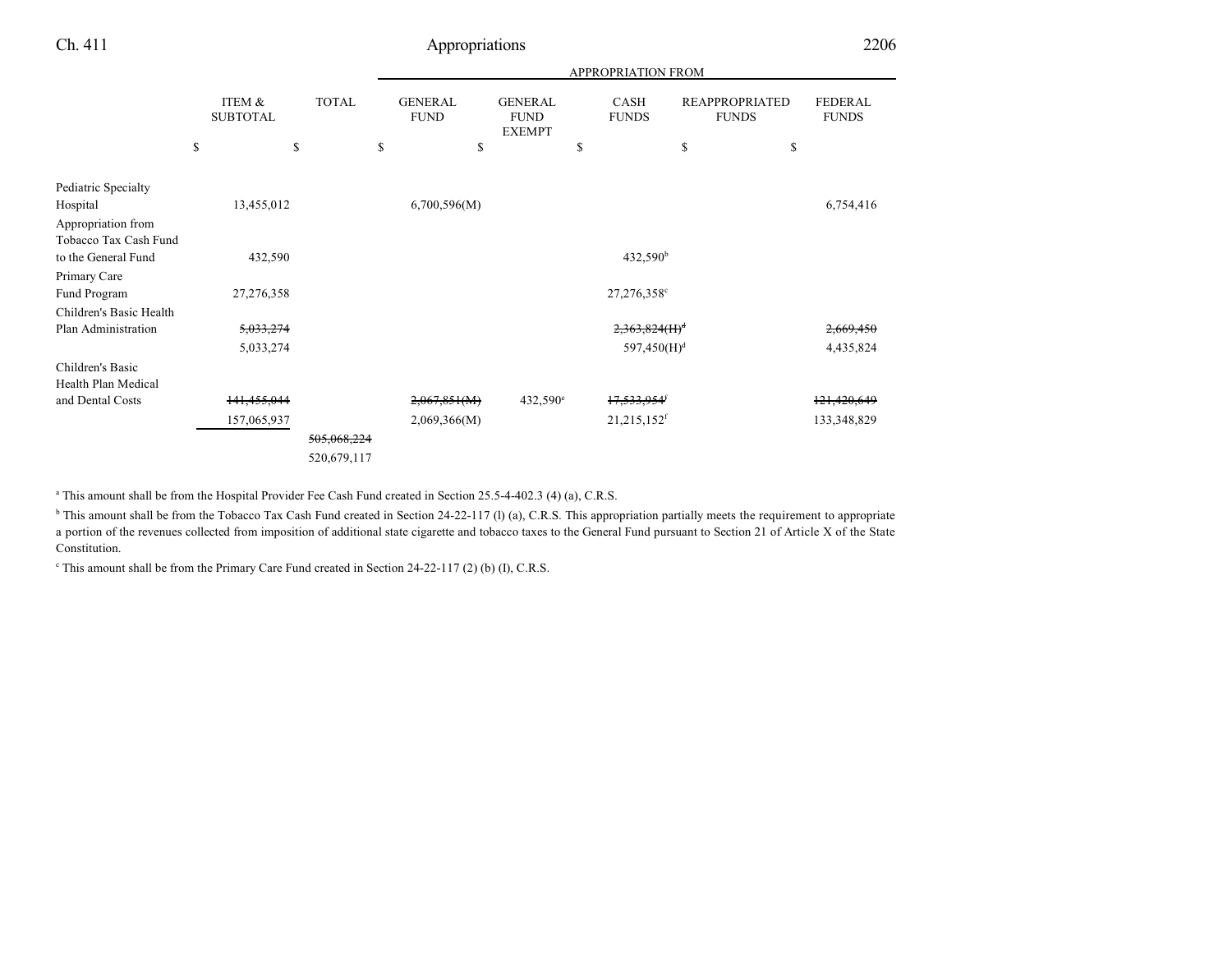<sup>d</sup> Of this amount, <del>\$2,354,463</del> \$595,060 shall be from the Children's Basic Health Plan Trust created in Section 25.5-8-105 (1), C.R.S., and \$<del>9,361</del> \$2,390 shall be from the Hospital Provider Fee Cash Fund created in Section 25.5-4-402.3 (4) (a), C.R.S.

<sup>e</sup> This amount shall be from General Fund Exempt pursuant to Section 24-22-117 (1) (c) (I) (B), C.R.S., and is not subject to the statutory limitation on General Fund appropriations imposed by Section 24-75-201.1, C.R.S.

<sup>f</sup> Of this amount,  $\frac{11,488,720}{1,711,043}$  shall be from the Children's Basic Health Plan Trust created in Section 25.5-8-105 (1), C.R.S.,  $\frac{55,842,569}{1,561,411}$  shall be from the Hospital Provider Fee Cash Fund created in Section 25.5-4-402.3 (4) (a), C.R.S., \$1,500,000 SHALL BE FROM RECOVERIES AND RECOUPMENTS, \$202,664 \$442,697 shall be from the Colorado Immunization Fund created in Section 25-4-2301, C.R.S., and \$1 shall be from the Health Care Expansion Fund created in Section 24-22-117 (2) (a) (I), C.R.S.

#### **(6) OTHER MEDICAL SERVICES**

| Old Age Pension State<br>Medical Program | 12,962,510  | 2,962,510    | $10,000,000$ <sup>a</sup> |           |
|------------------------------------------|-------------|--------------|---------------------------|-----------|
| Commission on Family                     |             |              |                           |           |
| Medicine Residency                       |             |              |                           |           |
| <b>Training Programs</b>                 | 7,597,298   | 3,786,304(M) |                           | 3,810,994 |
| <b>State University Teaching</b>         |             |              |                           |           |
| Hospitals - Denver Health                |             |              |                           |           |
| and Hospital Authority                   | 2,804,714   | 1,396,748(M) |                           | 1,407,966 |
| <b>State University</b>                  |             |              |                           |           |
| Teaching Hospitals -                     |             |              |                           |           |
| University of Colorado                   |             |              |                           |           |
| Hospital Authority                       | 1,181,204   | 585,390(M)   |                           | 595,814   |
| Medicare Modernization                   |             |              |                           |           |
| <b>Act State Contribution</b>            |             |              |                           |           |
| Payment                                  | 130,667,733 | 130,667,733  |                           |           |
|                                          | 132,037,056 | 132,037,056  |                           |           |

| Ch. 411 | Supplemental Appropriations - Health Care Policy and Financing | 2207 |
|---------|----------------------------------------------------------------|------|
|---------|----------------------------------------------------------------|------|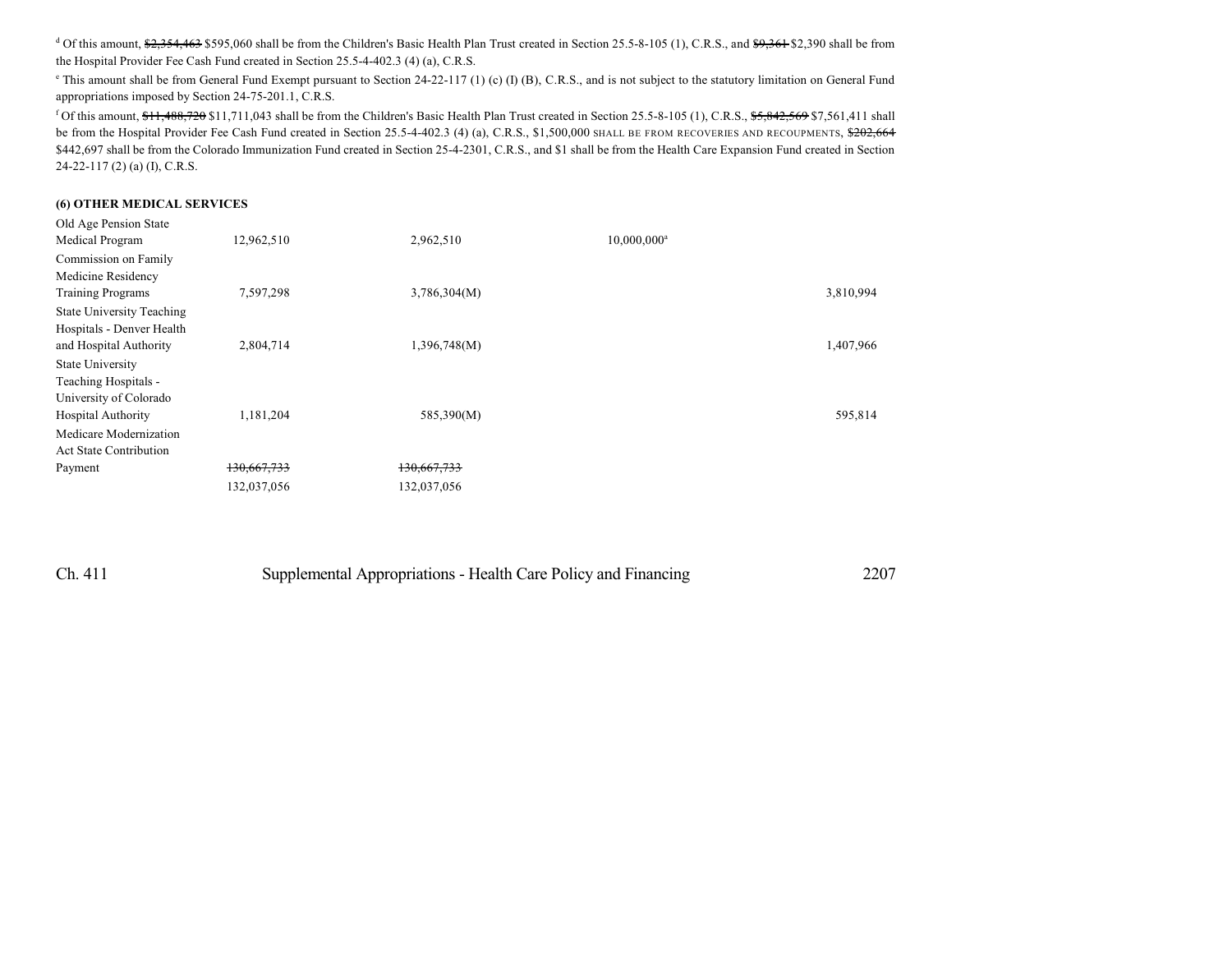|                                                                                                        |                           |              |                               |                                                | APPROPRIATION FROM                                 |                                       |                                   |
|--------------------------------------------------------------------------------------------------------|---------------------------|--------------|-------------------------------|------------------------------------------------|----------------------------------------------------|---------------------------------------|-----------------------------------|
|                                                                                                        | ITEM &<br><b>SUBTOTAL</b> | <b>TOTAL</b> | <b>GENERAL</b><br><b>FUND</b> | <b>GENERAL</b><br><b>FUND</b><br><b>EXEMPT</b> | CASH<br><b>FUNDS</b>                               | <b>REAPPROPRIATED</b><br><b>FUNDS</b> | <b>FEDERAL</b><br><b>FUNDS</b>    |
|                                                                                                        | \$                        | \$           | \$                            | \$                                             | \$                                                 | \$<br>\$                              |                                   |
| Public School Health<br><b>Services Contract</b>                                                       |                           |              |                               |                                                |                                                    |                                       |                                   |
| Administration                                                                                         | 2,491,722                 |              |                               |                                                |                                                    | 2,491,722 <sup>b</sup>                |                                   |
| Public School<br><b>Health Services</b>                                                                | 82,604,632<br>91,997,962  |              |                               |                                                | 41,001,948 <sup>e</sup><br>45,756,639 <sup>c</sup> |                                       | $41,602,684$ (I)<br>46,241,323(I) |
| Screening, Brief<br>Intervention, and Referral<br>to Treatment Training<br>Grant Program <sup>18</sup> | 750,000                   |              |                               |                                                | $750,000$ <sup>d</sup>                             |                                       |                                   |
|                                                                                                        |                           | 241,059,813  |                               |                                                |                                                    |                                       |                                   |
|                                                                                                        |                           | 251,822,466  |                               |                                                |                                                    |                                       |                                   |

a This amount shall be from the Old Age Pension Health and Medical Care Fund created in Section 25.5-2-101 (2), C.R.S.

<sup>b</sup> This amount shall transferred from the Public School Health Services line item appropriation within this division.

<sup>c</sup> This amount represents funds certified as public expenditures incurred by school districts or boards of cooperative educational services that are eligible for federal financial participation under Medicaid.

d This amount shall be from the Marijuana Tax Cash Fund created in Section 39-28.8-501 (1), C.R.S.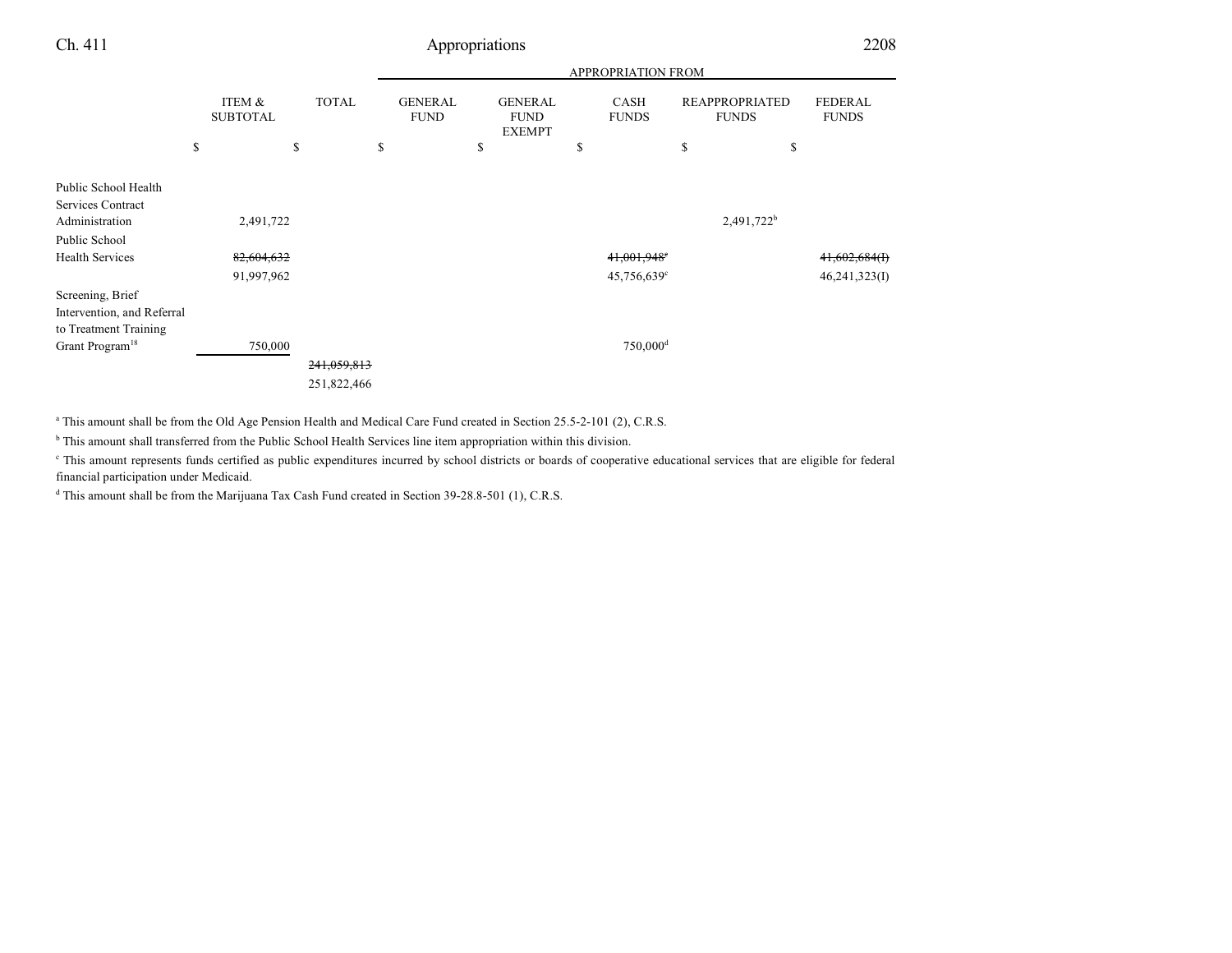| (7) DEPARTMENT OF HUMAN SERVICES MEDICAID-FUNDED PROGRAMS                     |            |                                                                |           |
|-------------------------------------------------------------------------------|------------|----------------------------------------------------------------|-----------|
| (A) Executive Director's<br><b>Office - Medicaid</b><br>Funding <sup>19</sup> | 16,109,873 | 8,054,937(M)                                                   | 8,054,936 |
| (B) Office of Information                                                     |            |                                                                |           |
| <b>Technology Services -</b>                                                  |            |                                                                |           |
| <b>Medicaid Funding</b>                                                       | 647,220    | 322,316(M)                                                     | 324,904   |
| (C) Office of Operations -                                                    |            |                                                                |           |
| <b>Medicaid Funding</b>                                                       | 5,656,943  | 2,817,321(M)                                                   | 2,839,622 |
|                                                                               | 5,627,443  | 2,802,571(M)                                                   | 2,824,872 |
| (D) Division of Child Welfare - Medicaid Funding                              |            |                                                                |           |
| Administration                                                                | 142,640    | 71,320(M)                                                      | 71,320    |
| Child Welfare Services                                                        | 15,197,702 | 7,568,456(M)                                                   | 7,629,246 |
|                                                                               | 15,340,342 |                                                                |           |
| (E) Office of Early Childhood - Medicaid Funding                              |            |                                                                |           |
| Division of Community<br>and Family Support, Early                            |            |                                                                |           |
| <b>Intervention Services</b>                                                  | 6,563,353  | 3,268,550(M)                                                   | 3,294,803 |
| (F) Office of Self Sufficiency - Medicaid Funding                             |            |                                                                |           |
| Systematic Alien                                                              |            |                                                                |           |
| Verification for Eligibility                                                  | 25,799     |                                                                | 25,799    |
|                                                                               |            |                                                                |           |
| Ch. 411                                                                       |            | Supplemental Appropriations - Health Care Policy and Financing | 2209      |
|                                                                               |            |                                                                |           |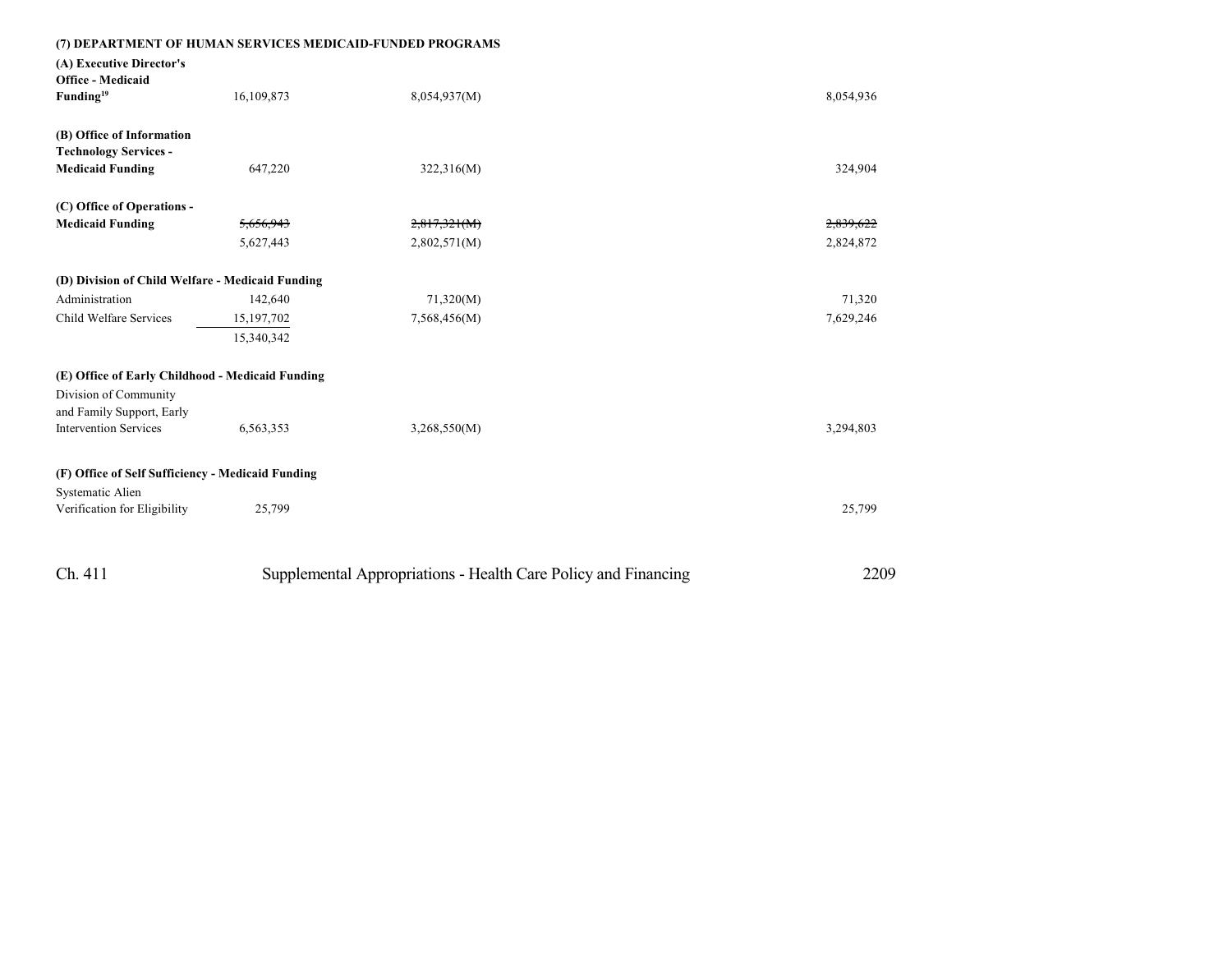| APPROPRIATION FROM        |              |                                                                                                                                          |    |                                                                       |                |                      |                                       |    |                                |
|---------------------------|--------------|------------------------------------------------------------------------------------------------------------------------------------------|----|-----------------------------------------------------------------------|----------------|----------------------|---------------------------------------|----|--------------------------------|
| ITEM &<br><b>SUBTOTAL</b> | <b>TOTAL</b> | <b>GENERAL</b><br><b>FUND</b>                                                                                                            |    | <b>FUND</b><br><b>EXEMPT</b>                                          |                | CASH<br><b>FUNDS</b> | <b>REAPPROPRIATED</b><br><b>FUNDS</b> |    | <b>FEDERAL</b><br><b>FUNDS</b> |
|                           | \$           | \$                                                                                                                                       | \$ |                                                                       | \$             |                      | \$                                    | \$ |                                |
|                           |              |                                                                                                                                          |    |                                                                       |                |                      |                                       |    |                                |
|                           |              |                                                                                                                                          |    |                                                                       |                |                      |                                       |    |                                |
|                           |              |                                                                                                                                          |    |                                                                       |                |                      |                                       |    |                                |
|                           |              |                                                                                                                                          |    |                                                                       |                |                      |                                       |    |                                |
|                           |              |                                                                                                                                          |    |                                                                       |                |                      |                                       |    | 208,028                        |
|                           |              |                                                                                                                                          |    |                                                                       |                |                      |                                       |    |                                |
|                           |              |                                                                                                                                          |    |                                                                       |                |                      |                                       |    |                                |
|                           |              |                                                                                                                                          |    |                                                                       |                |                      |                                       |    | 62,059                         |
|                           |              |                                                                                                                                          |    |                                                                       |                |                      |                                       |    |                                |
|                           |              |                                                                                                                                          |    |                                                                       |                |                      |                                       |    | 803,200                        |
|                           |              |                                                                                                                                          |    |                                                                       |                |                      |                                       |    |                                |
|                           |              |                                                                                                                                          |    |                                                                       |                |                      |                                       |    | 3,360,378                      |
|                           |              |                                                                                                                                          |    |                                                                       |                |                      |                                       |    | 3,429,750                      |
|                           |              |                                                                                                                                          |    |                                                                       |                |                      |                                       |    |                                |
|                           |              |                                                                                                                                          |    |                                                                       |                |                      |                                       |    |                                |
|                           |              |                                                                                                                                          |    |                                                                       |                |                      |                                       |    |                                |
|                           |              | (G) Behavioral Health Services - Medicaid Funding<br>416,056<br>123,624<br>1,600,000<br>6,693,980<br>6,832,172<br>8,833,660<br>8,971,852 |    | 208,028(M)<br>61,565(M)<br>796,800(M)<br>3,333,602(M)<br>3,402,422(M) | <b>GENERAL</b> |                      |                                       |    |                                |

#### **(H) Services for People with Disabilities - Medicaid Funding**

| Regional Centers          | <del>53,235,691</del> | 24,645,233(M) | 1,866,142 <sup>a</sup> | 26,724,316 |
|---------------------------|-----------------------|---------------|------------------------|------------|
|                           | 53,160,691            | 24,607,733(M) |                        | 26,686,816 |
| Regional Center           |                       |               |                        |            |
| Depreciation and          |                       |               |                        |            |
| <b>Annual Adjustments</b> | 1,102,033             | 542.310       |                        | 559,723    |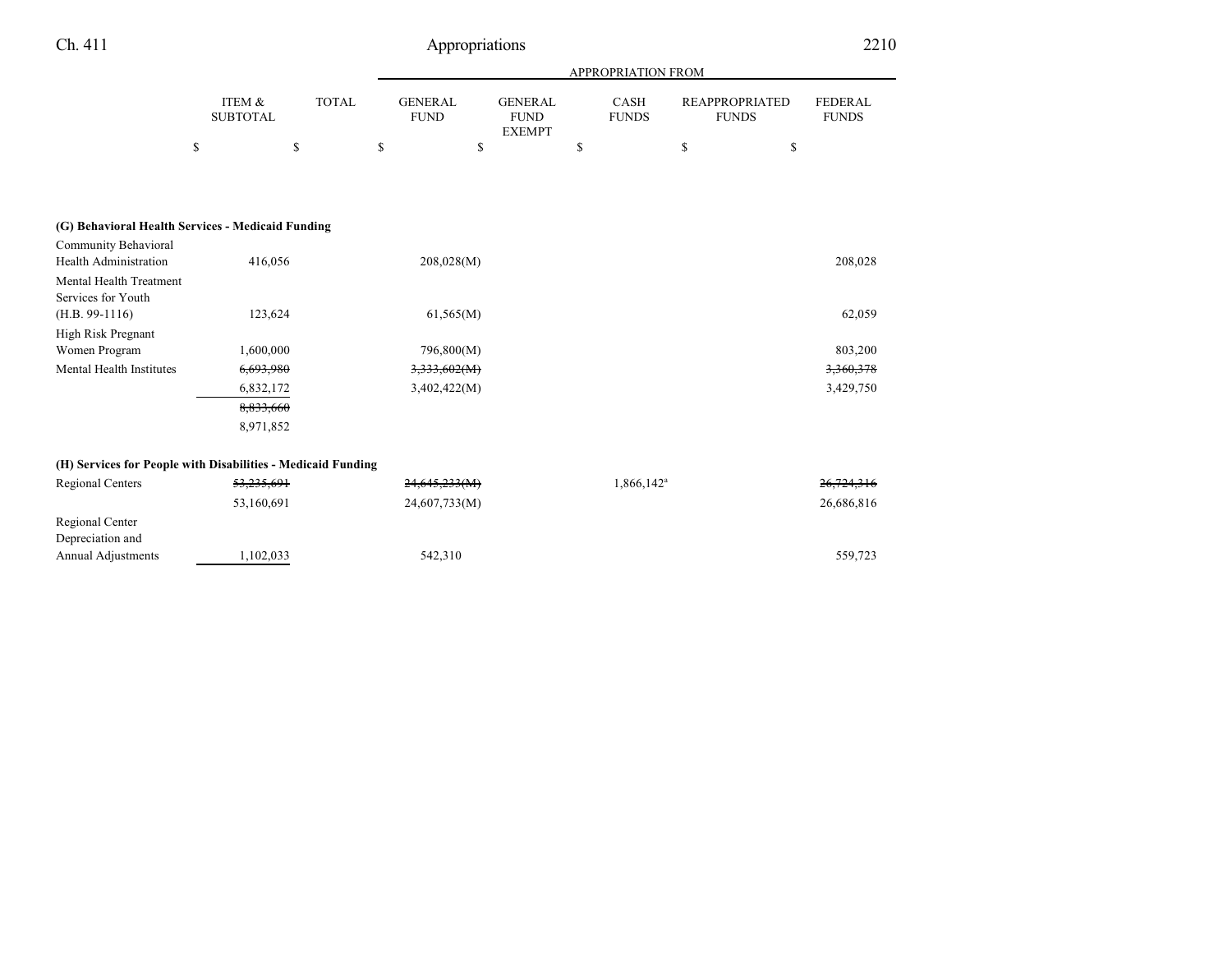#### 54,337,724

54,262,724

<sup>a</sup> This amount shall be from the Service Fee Fund created in Section 25.5-6-204 (1) (c) (II), C.R.S.

| (I) Adult Assistance<br><b>Programs, Community</b><br>Services for the Elderly -<br><b>Medicaid Funding</b> | 1,800     | 900(M)                                                                                                                                                                       | 900            |
|-------------------------------------------------------------------------------------------------------------|-----------|------------------------------------------------------------------------------------------------------------------------------------------------------------------------------|----------------|
| (J) Division of Youth                                                                                       |           |                                                                                                                                                                              |                |
| <b>Corrections - Medicaid</b>                                                                               |           |                                                                                                                                                                              |                |
| Funding                                                                                                     | 1,452,654 | 723,422(M)                                                                                                                                                                   | 729,232        |
|                                                                                                             | 1,263,759 | 629,353(M)                                                                                                                                                                   | 634,406        |
| (K) Other                                                                                                   |           |                                                                                                                                                                              |                |
| Federal Medicaid Indirect                                                                                   |           |                                                                                                                                                                              |                |
| Cost Reimbursement for                                                                                      |           |                                                                                                                                                                              |                |
| Department of Human                                                                                         |           |                                                                                                                                                                              |                |
| Services Programs                                                                                           | 500,000   |                                                                                                                                                                              | $500,000(I)^a$ |
|                                                                                                             |           | <sup>a</sup> This amount reflects estimated Medicaid federal indirect cost reimbursements for Department of Human Services programs, and is shown for informational purposes |                |

 This amount reflects estimated Medicaid federal indirect cost reimbursements for Department of Human Services programs, and is shown for informational purposes only.

> 109,469,368 109,314,165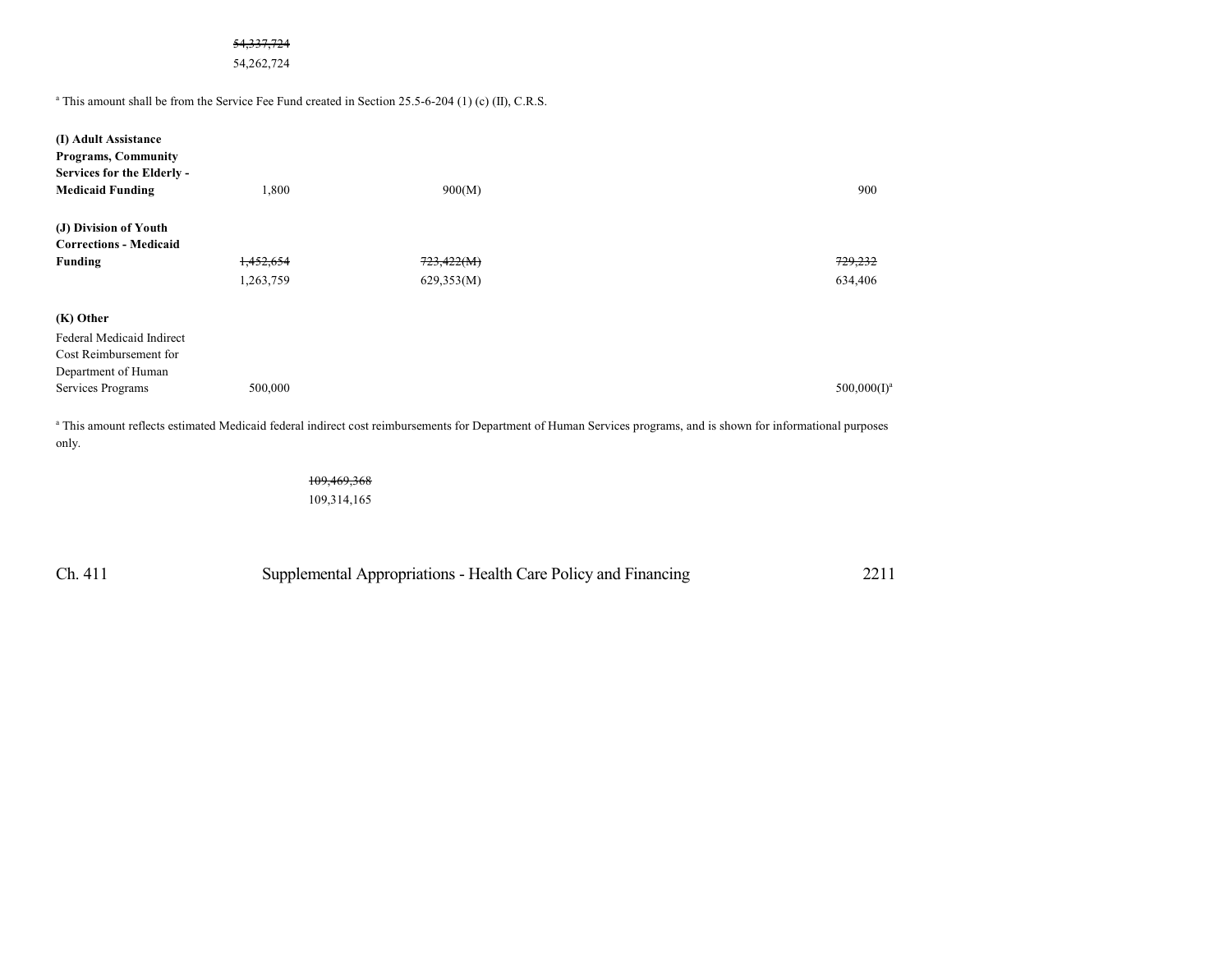|                                                           |                           |                 | <b>APPROPRIATION FROM</b>     |                                                |                               |                                       |                                |  |  |
|-----------------------------------------------------------|---------------------------|-----------------|-------------------------------|------------------------------------------------|-------------------------------|---------------------------------------|--------------------------------|--|--|
|                                                           | ITEM &<br><b>SUBTOTAL</b> | <b>TOTAL</b>    | <b>GENERAL</b><br><b>FUND</b> | <b>GENERAL</b><br><b>FUND</b><br><b>EXEMPT</b> | <b>CASH</b><br><b>FUNDS</b>   | <b>REAPPROPRIATED</b><br><b>FUNDS</b> | <b>FEDERAL</b><br><b>FUNDS</b> |  |  |
|                                                           | \$                        | \$              | \$                            | \$                                             | Φ                             | ¢<br>ъ                                | Φ                              |  |  |
| <b>TOTALS PART V</b><br><b>(HEALTH CARE</b><br>POLICY AND |                           |                 |                               |                                                |                               |                                       |                                |  |  |
| <b>FINANCING</b> )                                        |                           | \$9,059,846,783 | \$1,786,313,517               | \$874,267,590 <sup>a</sup>                     | $$985,068,901$ <sup>b</sup>   | \$12,406,599                          | \$5,401,790,176°               |  |  |
|                                                           |                           | \$9,165,863,257 | \$1,803,689,229               |                                                | $$1,001,322,978$ <sup>b</sup> | \$15,695,978                          | \$5,470,887,482°               |  |  |

<sup>a</sup> Of this amount, \$873,835,000 shall be from the General Fund Exempt Account created in Section 24-77-103.6 (2), C.R.S., and \$432,590 shall be General Fund Exempt pursuant to Section 24-22-117 (1) (c) (I) (B), C.R.S. Said \$432,590 is not subject to the statutory limitation on General Fund appropriations imposed by Section 24-75-201.1, C.R.S.

b Of this amount, \$5,859,623 contains an (I) notation.

<sup>c</sup> Of this amount, \$243,144,581 \$247,883,220 contains an (I) notation.

**FOOTNOTES** -- The following statements are referenced to the numbered footnotes throughout section 2.

- 10 Department of Health Care Policy and Financing, Executive Director's Office, General Administration, Scholarships for Research Using the All-Payer Claims Database -- The purpose of this appropriation is to provide scholarships for nonprofit and governmental entities to defray the cost of access to the All-Payer Claims Database to conduct research.
- 11 Department of Health Care Policy and Financing, Executive Director's Office, General Professional Services and Special Projects -- This line item includes \$62,000 total funds, including \$31,000 General Fund, the purpose of which is the autism waiver program evaluation required by Section 25.5-6-806 (2) (c) (I), C.R.S. It is the General Assembly's intent that the Department also use the \$62,000 total funds to evaluate the new behavioral therapy benefit through the Early and Periodic Screening, Diagnostic, and Treatment (EPSDT) program.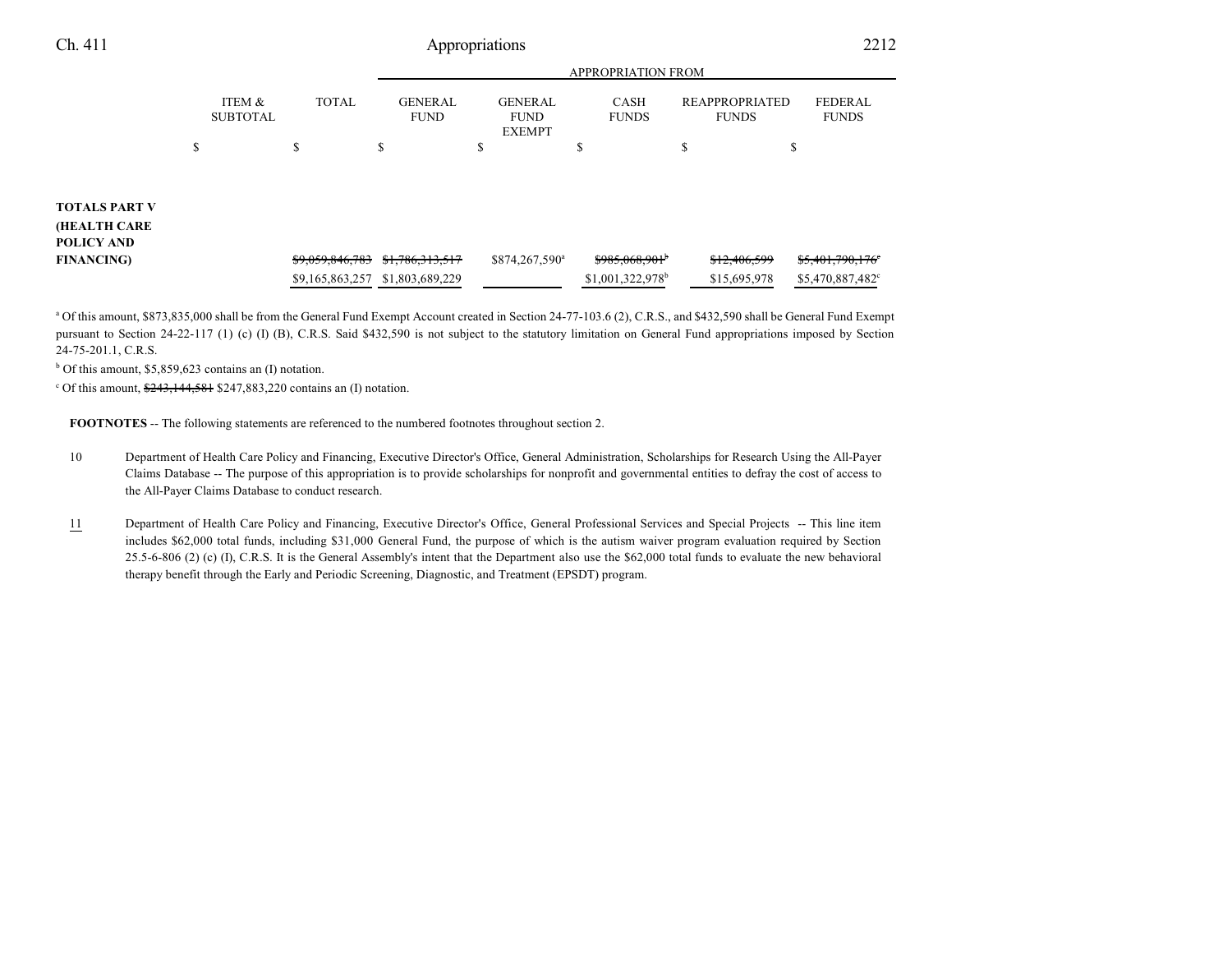12 Department of Health Care Policy and Financing, Executive Director's Office, Information Technology Contracts and Projects, Medicaid Management Information System Maintenance and Projects; Eligibility Determinations and Client Services, Customer Outreach; Utilization and Quality Review Contracts, Professional Services Contracts; Medical Services Premiums, Medical and Long-Term Care Services for Medicaid Eligible Individuals -- For line items with this footnote the limitation on the appropriation from the "(M)" notation does not apply to federal funds from the State Demonstration to Improve Care for Medicare-Medicaid Enrollees Implementation Support grant. The following line items include the listed amounts that are assumed to come from federal funds for the State Demonstration to Improve Care for Medicare-Medicaid Enrollees Implementation Support grant:

| Line Item                                                       | Federal Funds |
|-----------------------------------------------------------------|---------------|
| Medicaid Management Information System Maintenance and Projects | \$207.500     |
| Customer Outreach                                               | \$131.138     |
| Professional Services Contracts                                 | \$105.879     |

- 13 Department of Health Care Policy and Financing, Executive Director's Office, Information Technology Contracts and Projects, Colorado Benefits Management Systems, Operating and Contract Expenses -- Of this appropriation, \$9,625,475 remains available through June 30, 2018.
- 14 Department of Health Care Policy and Financing, Executive Director's Office, Information Technology Contracts and Projects, Colorado Benefits Management Systems, Operating and Contract Expenses and Colorado Benefits Management Systems, Health Care and Economic Security Staff Development Center -- In addition to the transfer authority provided in Section 24-75-108, C.R.S., the Department is authorized to transfer up to 5.0 percent of the total appropriations within the line items designated with this footnote. The Department is also authorized to transfer up to 5.0 percent of the total appropriations within the line items designated with this footnote to line item appropriations within the Department of Human Services, Office of Information Technology Services, Colorado Benefits Management System subsection.
- 15 Department of Health Care Policy and Financing, Medical Services Premiums -- Of the appropriation for this division an estimated \$156,026,037 is for the Program for All-inclusive Care for the Elderly (PACE), based on the assumptions in Exhibit H of the Department of Health Care Policy and Financing's February 2016 forecast of Medicaid enrollment and expenditures, including an expected average enrollment in PACE of 3,170 enrollees and an average annual cost per PACE enrollee of \$49,219.57; except that expenditures for PACE will be based on the monthly capitated rate for the contracted services as negotiated by the Department pursuant to Section 25.5-5-412 (12) (a), C.R.S., and actual enrollment.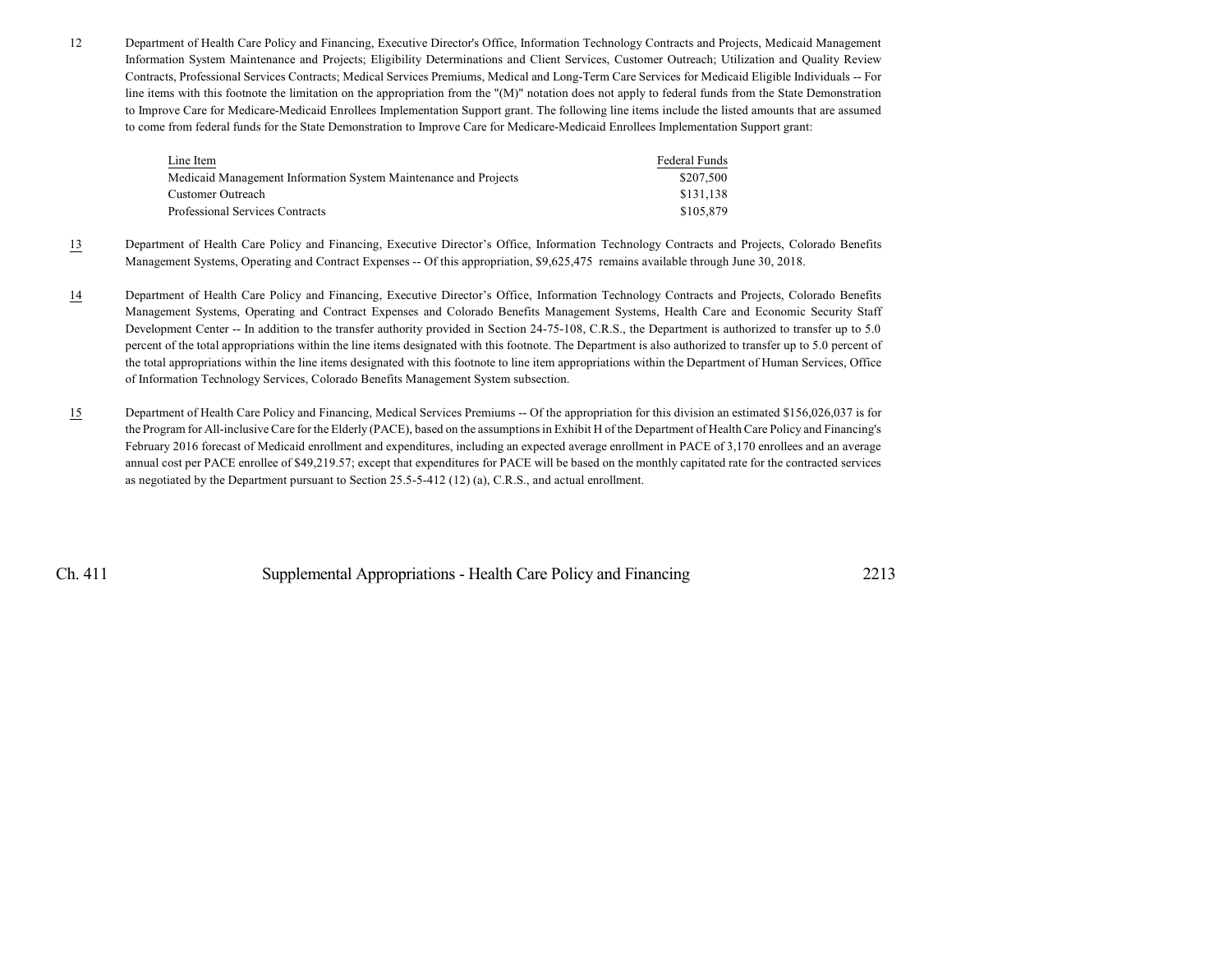- 15a DEPARTMENT OF HEALTH CARE POLICY AND FINANCING, MEDICAL SERVICES PREMIUMS THE APPROPRIATION ACCOUNTS FOR A TWELVE HOUR PER YEAR CAP ON OCCUPATIONAL THERAPY AND PHYSICAL THERAPY REHABILITATION SERVICES FOR ADULTS THAT WAS IMPLEMENTED FOR FY 2016-17. HOWEVER, IT IS THE INTENT OF THE GENERAL ASSEMBLY THAT THE DEPARTMENT SEEK APPROVAL FROM THE FEDERAL CENTERS FOR MEDICARE AND MEDICAID SERVICES TO ALLOW EXCEPTIONS TO THE CAP WITH PRIOR AUTHORIZATION. ALLOWING EXCEPTIONS TO THE CAP WITH PRIOR AUTHORIZATION IS EXPECTED TO COST \$2,321,083 TOTAL FUNDS, INCLUDING \$468,510 GENERAL FUND, BEGINNING IN FY 2017-18.
- 15b DEPARTMENT OF HEALTH CARE POLICY AND FINANCING, OFFICE OF COMMUNITY LIVING, DIVISION OF INTELLECTUAL AND DEVELOPMENTAL DISABILITIES, ADMINISTRATIVE COSTS, CROSS-SYSTEM RESPONSE PILOT PROGRAM SERVICES -- THIS APPROPRIATION REMAINS AVAILABLE THROUGH JUNE 30, 2018.
- 16 Department of Health Care Policy and Financing, Office of Community Living, Division of Intellectual and Developmental Disabilities, Program Costs -- It is the intent of the General Assembly that expenditures for these services be recorded only against the Long Bill group total for Program Costs.
- 17 Department of Health Care Policy and Financing, Office of Community Living, Division of Intellectual and Developmental Disabilities, Program Costs, Preventive Dental Hygiene -- It is the intent of the General Assembly that this appropriation be used to provide special dental services for persons with intellectual and developmental disabilities.
- 18 Department of Health Care Policy and Financing, Other Medical Services, Screening, Brief Intervention, and Referral to Treatment Training Grant Program -- It is the General Assembly's intent that this appropriation be used to sustain the grant program for screening, brief intervention, and referral to treatment for individuals at risk of substance abuse that is authorized in Section 25.5-5-208, C.R.S., through:
	- Training for health professionals statewide that is evidence-based and that may be either in person or web based;
	- Consultation and technical assistance to providers, healthcare organizations, and stakeholders;
	- Outreach, communication, and education of providers and patients;
	- Coordination with primary care, mental health, integrated health care, and substance use prevention, treatment and recovery efforts; and
	- Campaigning to increase public awareness of the risks related to alcohol, marijuana, tobacco, and drug use and to reduce the stigma of treatment.
- 19 Department of Health Care Policy and Financing, Department of Human Services Medicaid-Funded Programs, Executive Director's Office Medicaid Funding -- The appropriation in this Health Care Policy and Financing line item corresponds to the Medicaid funding in the Department of Human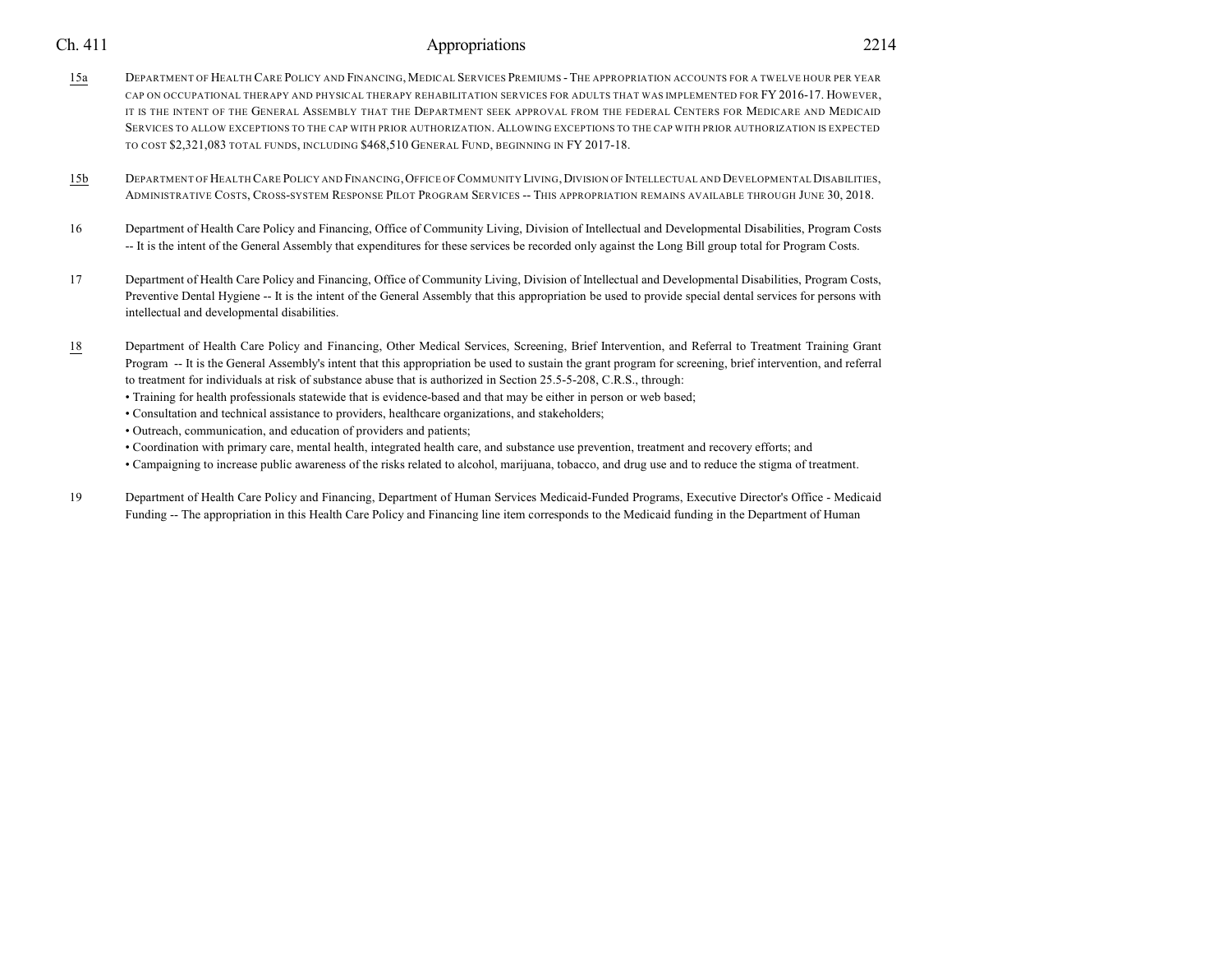Services, Executive Director's Office, General Administration. As such, the appropriation contains amounts that correspond to centralized appropriation amounts in the Department of Human Services. Consistent with the headnotes to the Long Bill, the Department of Human Services is authorized to transfer the centralized appropriations to other line item appropriations in the Department of Human Services. In order to aid budget reconciliation between the Department of Health Care Policy and Financing and the Department of Human Services, the Department of Health Care Policy and Financing is hereby authorized to make line item transfers out of this appropriation to other Department of Human Services Medicaid-funded programs appropriations in this section (7) in amounts equal to the centralized appropriation transfers made by the Department of Human Services for Medicaid-funded programs in the Department of Human Services.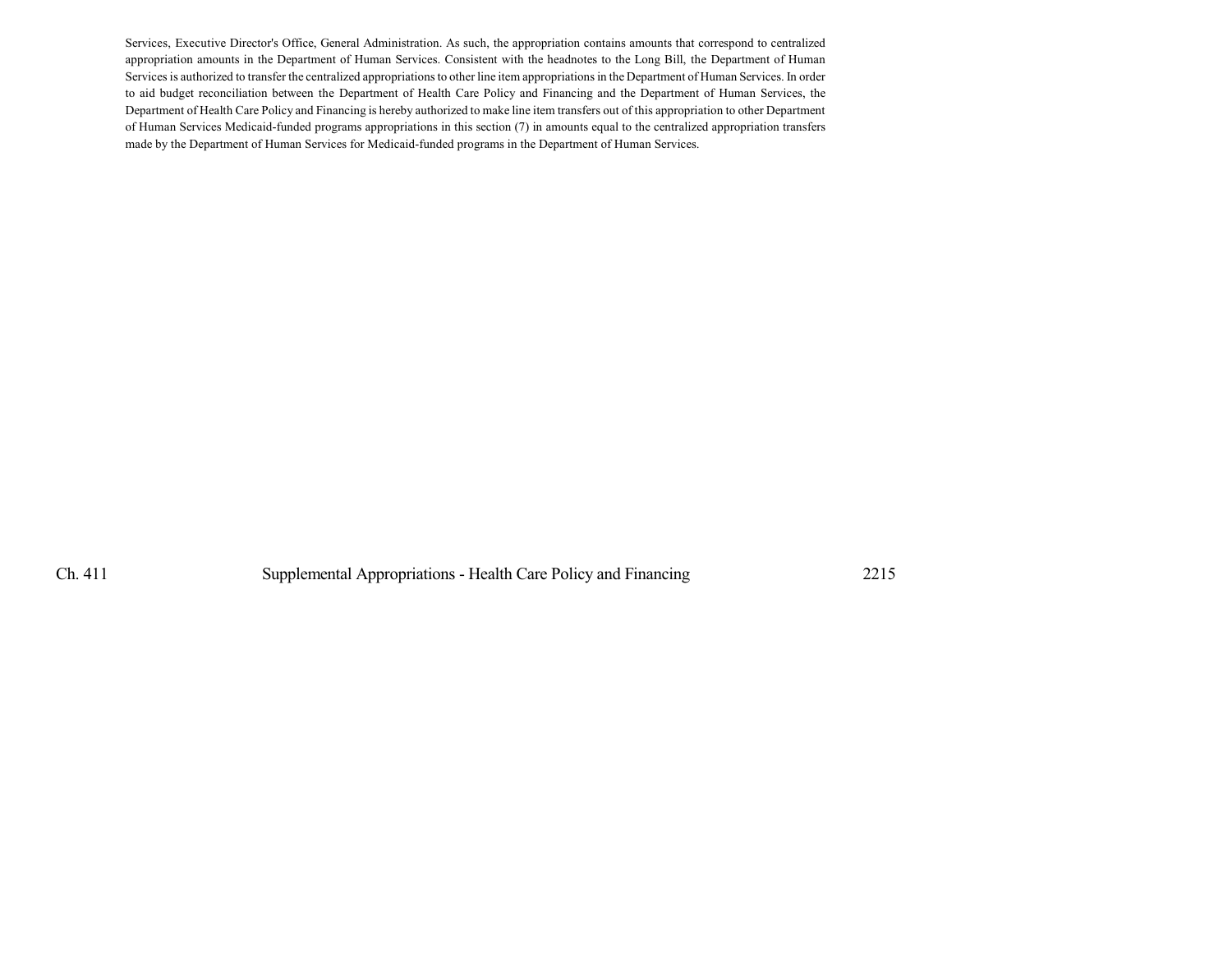#### 2216 Appropriations Ch. 411

**SECTION 2. Appropriation to the department of health care policy and financing for the fiscal year beginning July 1, 2016.** In Session Laws of Colorado 2016, **amend** section 40 of chapter 153, (HB 16-1408), as follows:

Section 40. **Appropriation.** (1) For the 2016-17 state fiscal year, \$20,556,859 \$19,723,526 is appropriated to the department of health care policy and financing. This appropriation consists of  $\text{\$}20,000,000$  \$19,166,667 from the primary care provider sustainability fund created in section 25.5-5-418, C.R.S., and \$556,859 from the hospital provider fee cash fund created in section 25.5-4-402.3 (4) (a), C.R.S. To implement this act, the department may use this appropriation for medical services premiums.

(2) For the 2016-17 state fiscal year, the general assembly anticipates that the department of health care policy and financing will receive \$35,137,377 in federal funds for medical services premiums. The appropriation in subsection (1) of this section is based on the assumption that the department will receive this amount of federal funds.

**SECTION 3. Appropriation to the department of health care policy and financing** for the fiscal year beginning July 1, 2016. In Session Laws of Colorado 2016, section 11 of chapter 270, (SB 16-199), **amend** (1) as follows:

Section 11. **Appropriation.** (1) For the 2016-17 state fiscal year, \$225,000 is appropriated to the department of health care policy and financing for use by the executive director's office. This appropriation is from the department of health care policy and financing cash fund created in section 25.5-1-109, C.R.S. To implement this act, the executive director's office may use this appropriation for general professional services and special projects. ANY MONEY APPROPRIATED IN THIS SECTION NOT EXPENDED PRIOR TO JULY 1, 2017, IS FURTHER APPROPRIATED TO THE DEPARTMENT OF HEALTH CARE POLICY AND FINANCING FOR THE 2017-18 STATE FISCAL YEAR FOR THE SAME PURPOSE.

**SECTION 4. Appropriation to the department of health care policy and financing for the 2015-16 state fiscal year - release of restrictions.** (1) For the 2015-16 state fiscal year, \$11,542,129 is appropriated to the department of health care policy and financing and is for the payment of overexpenditures of line item appropriations contained in Part V of section 2 of chapter 364 (SB 15-234), Session Laws of Colorado 2015, as follows:

(a)  $$10,003,127$  for medical services premiums, which consists of  $$105,237$  from the breast and cervical cancer prevention and treatment fund created in section 25.5-5-308(8)(a)(I), C.R.S., \$1,758,407 from the hospital provider fee cash fund created in section 25.5-4-402.3(4), C.R.S., \$2,608,457 from the medicaid nursing facility cash fund created in section 25.5-6-203(2)(a), C.R.S., \$5,462,352 that represents public funds certified as expenditures incurred by public hospitals and agencies that are eligible for federal financial participation under the Medicaid program, and \$68,674 transferred from the old age pension state medical program line item appropriation in the other medical services division of the department of health care policy and financing;